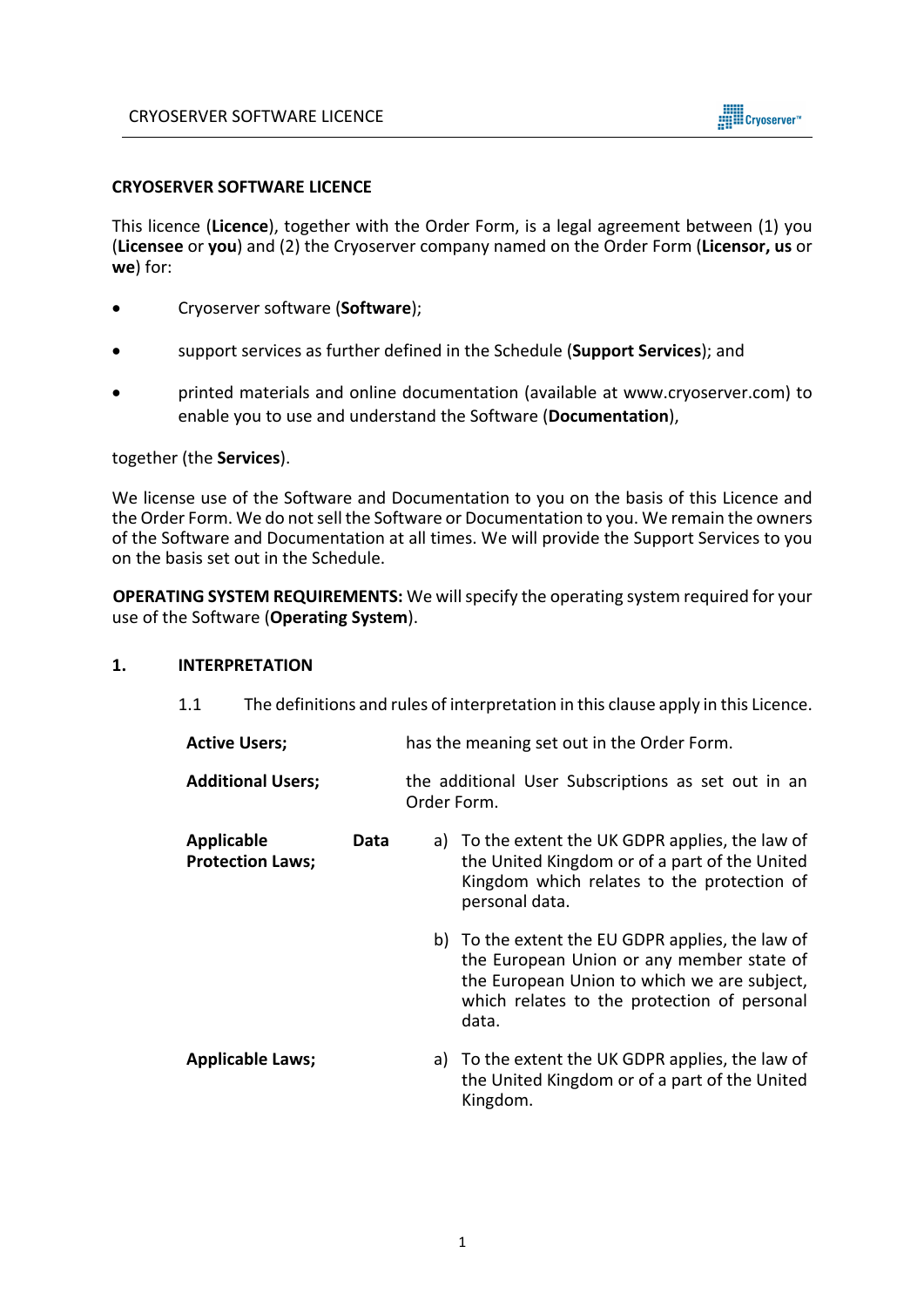

|                                                          | b) To the extent EU GDPR applies, the law of the<br>European Union or any member state of the<br>European Union to which we are subject.                                                                                                                                                                                                                                                                                                                                                                                                                                                                                                                                                                                                                                        |  |
|----------------------------------------------------------|---------------------------------------------------------------------------------------------------------------------------------------------------------------------------------------------------------------------------------------------------------------------------------------------------------------------------------------------------------------------------------------------------------------------------------------------------------------------------------------------------------------------------------------------------------------------------------------------------------------------------------------------------------------------------------------------------------------------------------------------------------------------------------|--|
| <b>Confidential Information;</b>                         | information that is proprietary or confidential and is<br>either clearly labelled as such or identified as<br>Confidential Information in clause 11.5.                                                                                                                                                                                                                                                                                                                                                                                                                                                                                                                                                                                                                          |  |
| <b>Customer Data;</b>                                    | the data inputted by you or Active Users for the<br>purpose of using the Services, excluding Customer<br>Personal Data.                                                                                                                                                                                                                                                                                                                                                                                                                                                                                                                                                                                                                                                         |  |
| <b>Customer Personal Data;</b>                           | any personal data which we process in connection<br>with this Licence, in the capacity of a processor on<br>your behalf.                                                                                                                                                                                                                                                                                                                                                                                                                                                                                                                                                                                                                                                        |  |
| Claim;                                                   | as defined in clause 6.4.                                                                                                                                                                                                                                                                                                                                                                                                                                                                                                                                                                                                                                                                                                                                                       |  |
| <b>Effective Date;</b>                                   | has the meaning set out in the Order Form.                                                                                                                                                                                                                                                                                                                                                                                                                                                                                                                                                                                                                                                                                                                                      |  |
| <b>EU GDPR</b>                                           | the General Data Protection Regulation ((EU)<br>2016/679).                                                                                                                                                                                                                                                                                                                                                                                                                                                                                                                                                                                                                                                                                                                      |  |
| Fees;                                                    | all fees set out in section 6 of the Order Form and any<br>other fees agreed in writing between us from time to<br>time.                                                                                                                                                                                                                                                                                                                                                                                                                                                                                                                                                                                                                                                        |  |
| <b>Initial Subscription Term;</b>                        | the initial subscription term of this Licence as set out<br>in the Order Form.                                                                                                                                                                                                                                                                                                                                                                                                                                                                                                                                                                                                                                                                                                  |  |
| <b>Intellectual</b><br><b>Property</b><br><b>Rights;</b> | patents, utility models, rights to inventions, copyright<br>and related rights, trade marks and service marks,<br>trade names and domain names, rights in get-up,<br>goodwill and the right to sue for passing off or unfair<br>competition, rights in designs, rights in computer<br>software, database rights, rights to preserve the<br>confidentiality of information (including know-how<br>and trade secrets) and any other intellectual property<br>rights, including all applications for (and rights to<br>apply for and be granted), renewals or extensions of,<br>and rights to claim priority from, such rights and all<br>similar or equivalent rights or forms of protection<br>which subsist or will subsist, now or in the future, in<br>any part of the world. |  |
| <b>Maintenance Releases;</b>                             | releases of the Software to correct faults, add<br>functionality or otherwise amend or upgrade the<br>Software, which do not constitute a new version of<br>the Software and are generally made available to our<br>customers.                                                                                                                                                                                                                                                                                                                                                                                                                                                                                                                                                  |  |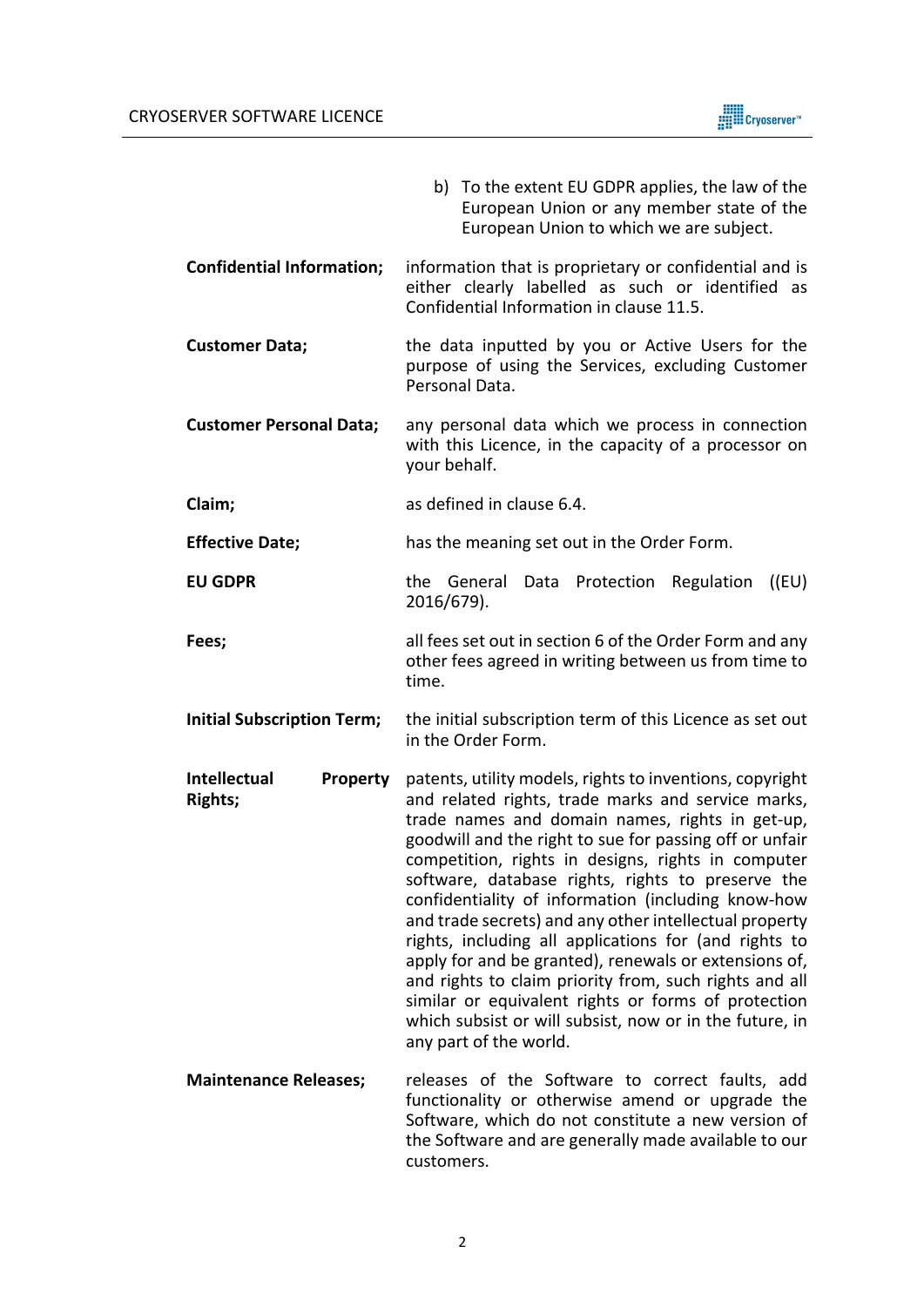

| <b>Order Form;</b>             | the Cryoserver order form.                                                                                                                                     |  |
|--------------------------------|----------------------------------------------------------------------------------------------------------------------------------------------------------------|--|
| <b>Permitted Objective;</b>    | as defined in clause 5.1.3.                                                                                                                                    |  |
| Purpose;                       | the purposes for which the Customer Personal Data is<br>processed, as set out in clause 10.7.1.                                                                |  |
| <b>Renewal Period;</b>         | the period described in clause 13.1.                                                                                                                           |  |
| <b>Subscription Fee;</b>       | the subscription fee payable by you to us for the User<br>Subscriptions, as set out in the Order Form.                                                         |  |
| <b>Subscription Term;</b>      | means the Initial Subscription Term together with any<br>subsequent Renewal Periods.                                                                           |  |
| <b>Supplier Personal Data;</b> | any personal data which we process in connection<br>with this Licence, in the capacity of a controller.                                                        |  |
| <b>UK GDPR;</b>                | has the meaning given to it in the Data Protection Act<br>2018.                                                                                                |  |
| <b>User Subscriptions;</b>     | the user subscriptions purchased by you which entitle<br>Active Users to access and use the Services and the<br>Documentation in accordance with this Licence. |  |

| <b>Warranty Period;</b> | as defined in clause 7.1.2. |
|-------------------------|-----------------------------|
|-------------------------|-----------------------------|

- 1.2 Clause and paragraph headings shall not affect the interpretation of this Licence.
- 1.3 Unless the context otherwise requires, words in the singular shall include the plural and in the plural shall include the singular.

# **2. GRANT AND SCOPE OF LICENCE, MINOR CHANGES, UPDATES AND UPDGRADES**

2.1 In consideration of you agreeing to abide by the terms of this Licence and paying the Subscription Fee, the Licensor hereby grants to you a nonexclusive, non-transferable licence to use the Software and the Documentation on a worldwide basis for the Subscription Term on the terms of this Licence until terminated in accordance with this Licence.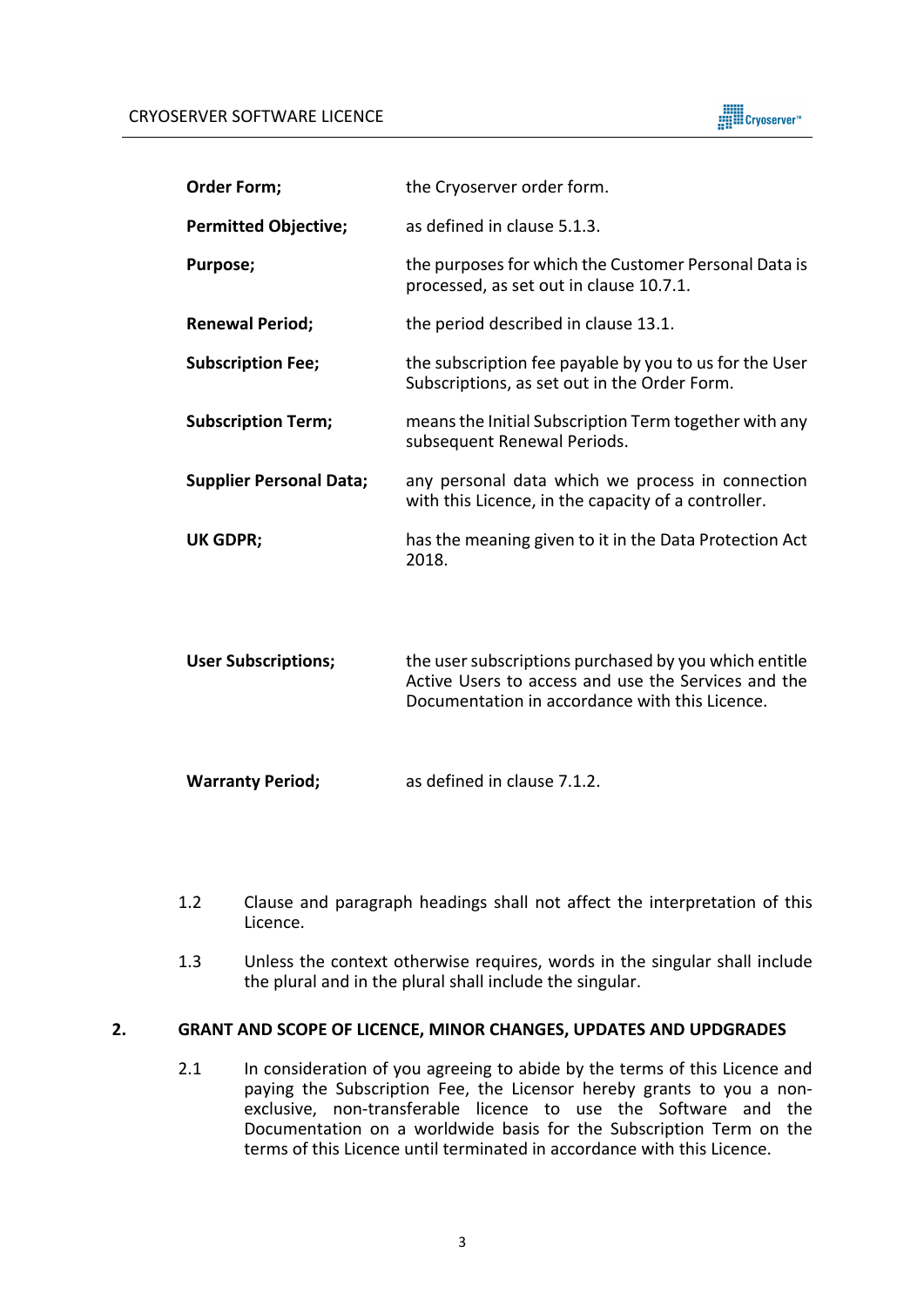

- 2.2 You may:
	- 2.2.1 install and use the Software for your internal business purposes for the number of Active Users agreed between you and us and set out in the Order Form;
	- 2.2.2 provided you comply with the provisions in clause 5, make no more than two copies of the Software for full back-up purposes and ten copies for incremental back up purposes;
	- 2.2.3 receive and use any free supplementary software code or update of the Software incorporating "patches" and corrections of errors as may be provided by the us from time to time (but see clause 2.3 and clause 2.4 below); and
	- 2.2.4 use any Documentation in support of the use permitted under clause 2.2.
- 2.3 We may update or require you to update the Software, provided that the Software shall always match the description of it that we provided to you before you bought it.
- 2.4 The Software may be upgraded to reflect changes in the Operating System. The Software will work with the current or previous version of that Operating System (as it may be updated from time to time).
- 2.5 In relation to the Active Users, you undertake that:
	- 2.5.1 the maximum number of Active Users that we authorise to access and use the Services shall not exceed the number of User Subscriptions which entitle Active Users to access and use the Services in accordance with this Licence**;**
	- 2.5.2 you will not allow or suffer any User Subscription to be used by more than one Active User unless it has been reassigned in its entirety to another Active User, in which case the prior Active User shall no longer have any right to access or use the Services;
	- 2.5.3 each Active User shall have the necessary security on their systems to ensure that the Services are held securely;
	- 2.5.4 you shall permit us to carry out an audit to verify each Active User. Such audit may be conducted no more than once per quarter, at our expense, and this right shall be exercised with reasonable prior notice, in such a manner as not to substantially interfere with your normal conduct of business; and
	- 2.5.5 if any of the audits referred to in clause 2.5.4 reveal that you have underpaid Subscription Fees to us, then without prejudice to our other rights, you shall pay to us an amount equal to such underpayment as calculated in accordance with the prices set out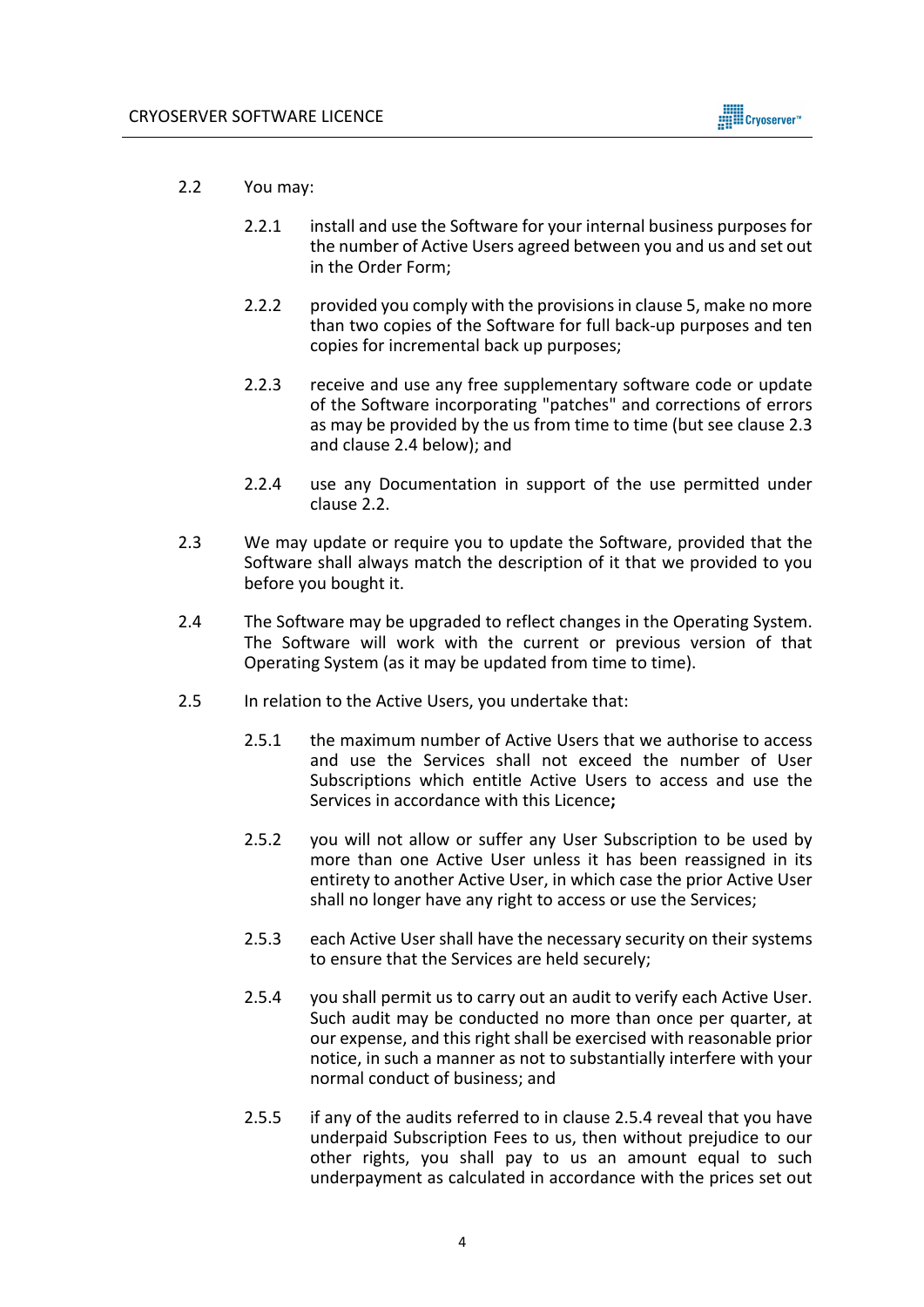

in the Order Form within 10 business days of the date of the relevant audit.

## **3. ADDITIONAL USER SUBSCRIPTIONS**

- 3.1 Subject to clause 3.2 and clause 3.3, you may, from time to time during any Subscription Term, purchase Additional Users in excess of the number of Active Users set out in the Order Form and we shall grant access to the Services to such Additional Users in accordance with the provisions of this Licence, as if they were Active Users.
- 3.2 If you wish to purchase Additional Users, you shall notify us in writing. We shall evaluate such request for Additional Users and respond to you with approval or rejection of the request (such approval not to be unreasonably withheld).
- 3.3 If we approve your request to purchase Additional Users, you shall, within 30 days of the date of our invoice, pay to us the relevant fees for such Additional Users as set out in the Order Form and, if such Additional Users are purchased by you part way through the Initial Subscription Term or any Renewal Period (as applicable), such fees shall be pro-rated for the remainder of the Initial Subscription Term or then current Renewal Period (as applicable).

## **4. MAINTENANCE RELEASES**

We will provide you with Maintenance Releases. We warrant that no Maintenance Release will adversely affect the then existing facilities or functions of the Software. You shall install all Maintenance Releases as soon as reasonably practicable after receipt.

## **5. RESTRICTIONS**

- 5.1 Except as expressly set out in this Licence or as permitted by any local law, you undertake:
	- 5.1.1 not to copy the Software or Documentation, except where such copying is incidental to normal use of the Software or where it is necessary for the purpose of back-up or operational security;
	- 5.1.2 not to rent, lease, sub-license, loan, translate, merge, adapt, vary, alter or modify, the whole or any part of the Software or Documentation nor permit the Software or any part of it to be combined with, or become incorporated in, any other programs;
	- 5.1.3 not to disassemble, de-compile, reverse engineer or create derivative works based on the whole or any part of the Software nor attempt to do any such things, except to the extent that (by virtue of sections 50B and 296A of the Copyright, Designs and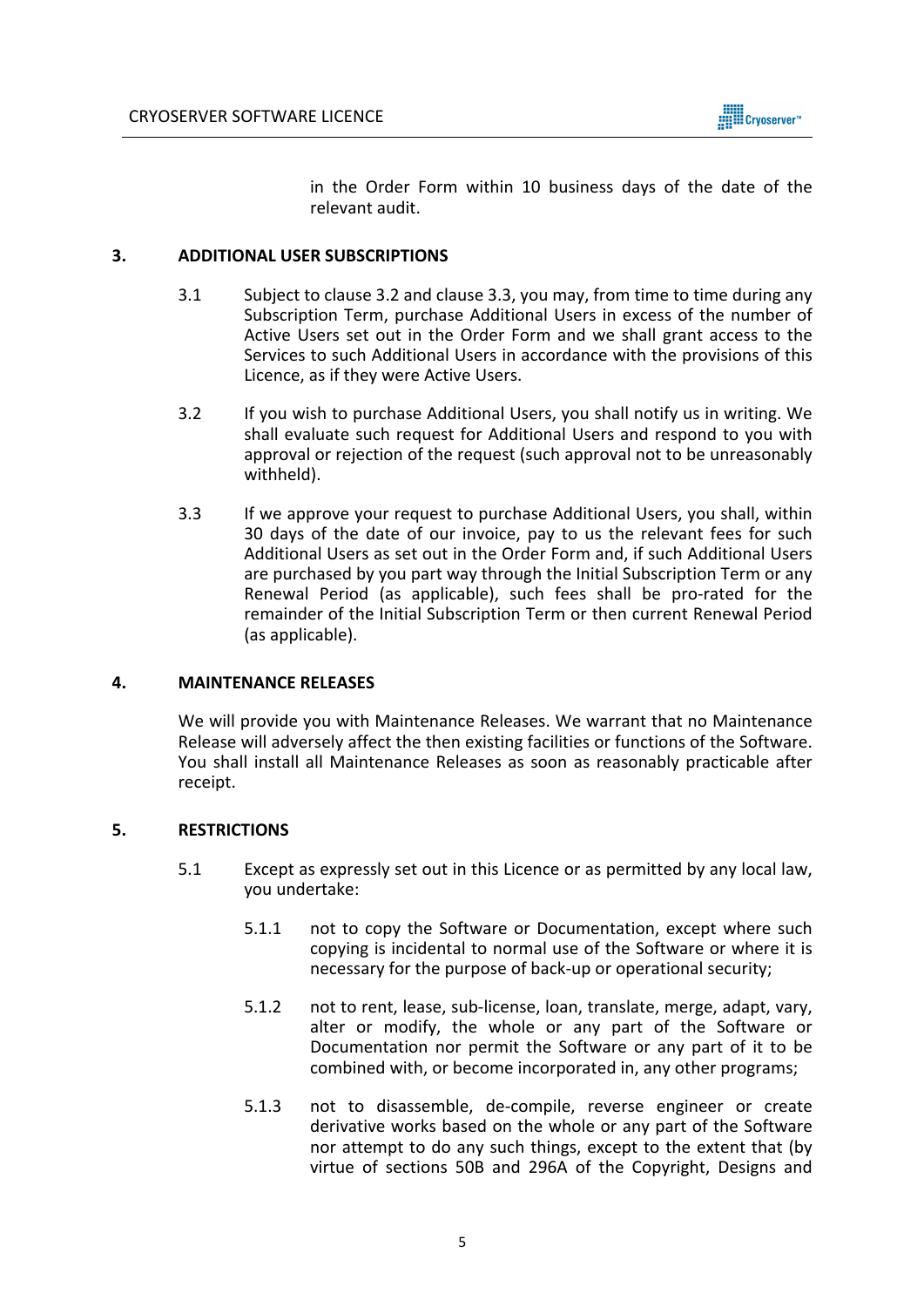

Patents Act 1988) such actions cannot be prohibited because they are necessary to decompile the Software to obtain the information necessary to create an independent program that can be operated with the Software or with another program (**Permitted Objective**), and provided that the information obtained by you during such activities:

- 5.1.3.1 is used only for the Permitted Objective;
- 5.1.3.2 is not disclosed or communicated without the Licensor's prior written consent to any third party to whom it is not necessary to disclose or communicate it in order to achieve the Permitted Objective; and
- 5.1.3.3 is not used to create any software that is substantially similar in its expression to the Software;
- 5.1.4 to keep all copies of the Software secure and to maintain accurate and up-to-date records of the number and locations of all copies of the Software;
- 5.1.5 to include our copyright notice on all entire and partial copies of the Software in any form;
- 5.1.6 not to provide, or otherwise make available, the Software in any form, in whole or in part (including, but not limited to, program listings, object and source program listings, object code and source code) to any person without prior written consent from us; and
- 5.1.7 to comply with all applicable technology control or export laws and regulations.

## **6. INTELLECTUAL PROPERTY RIGHTS**

- 6.1 You acknowledge that all Intellectual Property Rights in the Services throughout the world belong to us, that rights in the Software are licensed (not sold) to you, and that you have no intellectual property rights in, or to, the Services other than the right to use the Services in accordance with the terms of this Licence.
- 6.2 You acknowledge that you have no right to have access to the Software in source code form other than as expressly provided in this Licence.
- 6.3 You acknowledge that CRYOSERVER brand is a trade mark licensed to us and you may not use the trade mark without our permission.
- 6.4 We will at our own expense defend you or, at our option, settle any claim or action brought against you alleging that the possession or use of the Software (or any part thereof) in accordance with the terms of this Licence infringes the Intellectual Property Rights of a third party (**Claim**) and shall be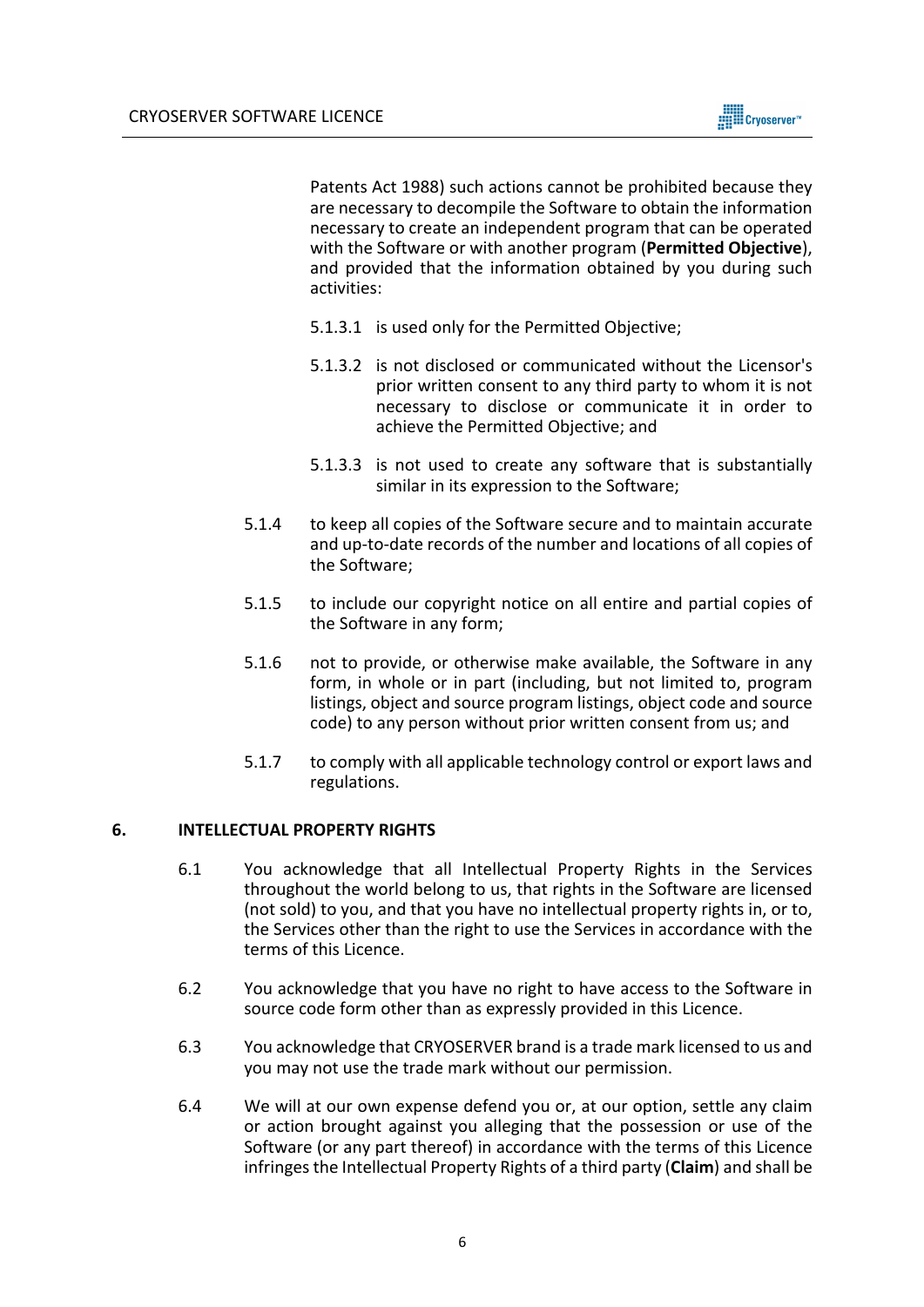

responsible for any reasonable losses, damages, costs (including legal fees) and expenses incurred by or awarded against you as a result of or in connection with any such Claim. For the avoidance of doubt, this clause shall not apply where the Claim in question is attributable to possession or use of the Software (or any part thereof) by you other than in accordance with the terms of this Licence, use of the Software in combination with any hardware or software not supplied or specified by us if the infringement would have been avoided by the use of the Software not so combined, or use of a non-current release of the Software.

- 6.5 If any third party makes a Claim, or notifies an intention to make a Claim against you, our obligations under clause 6.4 are conditional on you:
	- 6.5.1 as soon as reasonably practicable, giving written notice of the Claim to us, specifying the nature of the Claim in reasonable detail;
	- 6.5.2 not making any admission of liability, agreement or compromise in relation to the Claim without our prior written consent (such consent not to be unreasonably conditioned, withheld or delayed);
	- 6.5.3 giving us and our professional advisers access at reasonable times (on reasonable prior notice) to your premises and officers, directors, employees, agents, representatives or advisers, and to any relevant assets, accounts, documents and records within your power or control, so as to enable us and our professional advisers to examine them and to take copies (at our expense) for the purpose of assessing the Claim; and
	- 6.5.4 subject to us providing you with security to your reasonable satisfaction against any claim, liability, costs, expenses, damages or losses which may be incurred, taking such action as we may reasonably request to avoid, dispute, compromise or defend the Claim.
- 6.6 If any Claim is made, or in our reasonable opinion is likely to be made, against you, we may at our sole option and expense:
	- 6.6.1 procure for you the right to continue to use the Software (or any part thereof) in accordance with the terms of this Licence;
	- 6.6.2 modify the Software so that it ceases to be infringing;
	- 6.6.3 replace the Software with non-infringing software; or
	- 6.6.4 terminate this Licence immediately by notice in writing to you and refund any of the Fee paid by you as at the date of termination (less a reasonable sum in respect of your use of the Software to the date of termination) on return of the Software and all copies thereof,

provided that if we modify or replace the Software, the modified or replacement Software must comply with the warranties contained in clause 7 and you shall have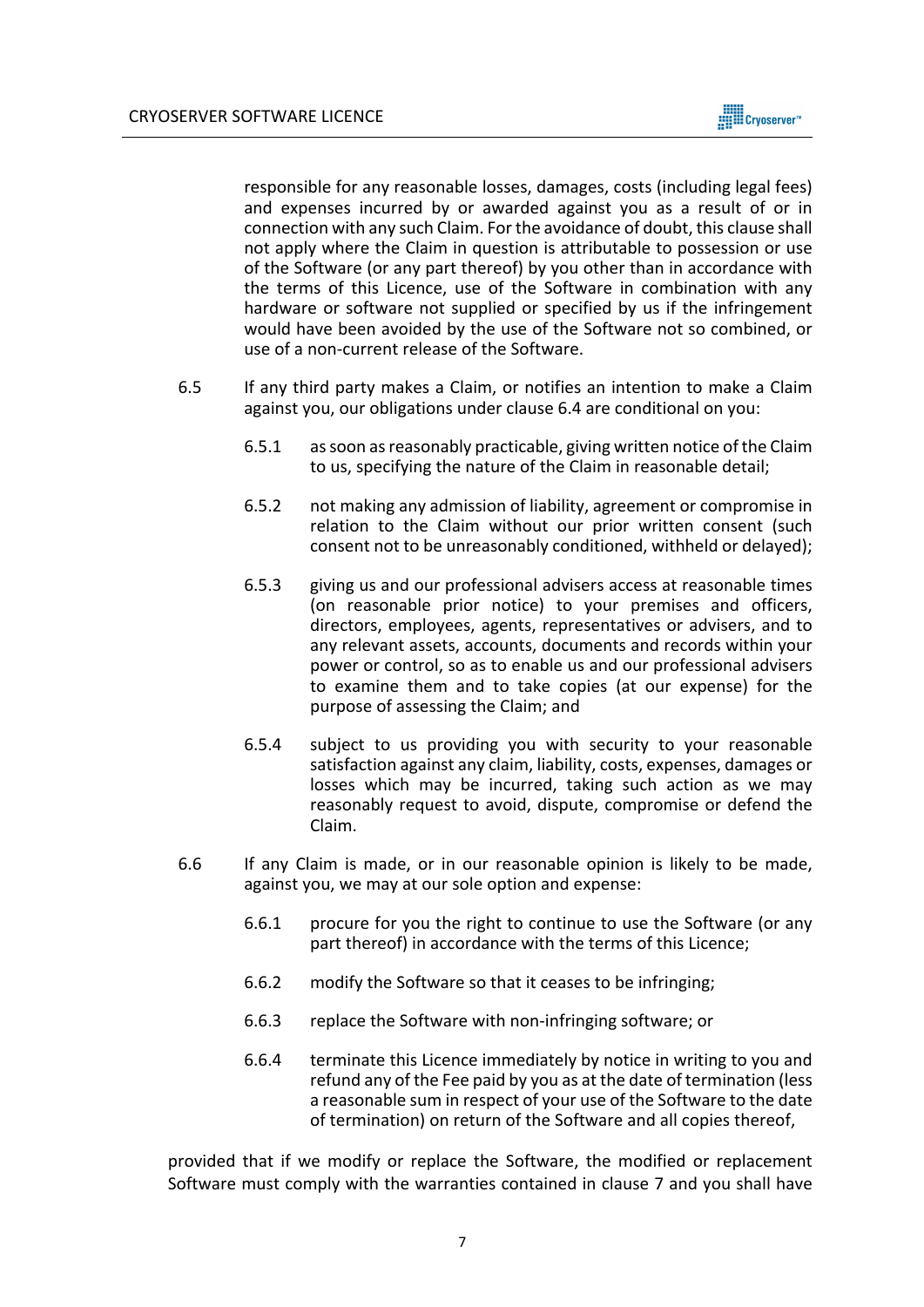

the same rights in respect thereof as you would have had under those clauses had the references to the date of this Licence been references to the date on which such modification or replacement was made.

- 6.7 Notwithstanding any other provision in this Licence, clause 6.4 shall not apply to the extent that any claim or action referred to in that clause arises directly or indirectly through the possession or use of any third-party software, including open source software, or through the breach of any third-party additional terms by you.
- 6.8 This clause 6 constitutes your exclusive remedy and our only liability in respect of Claims and, for the avoidance of doubt, is subject to clause 8.4.
- 6.9 You shall own all right, title and interest in and to all of the Customer Data that is not personal data and shall have sole responsibility for the legality, reliability, integrity, accuracy and quality of all such Customer Data.
- 6.10 In the event of any loss or damage to Customer Data, your sole and exclusive remedy shall be for us to use reasonable commercial endeavours to restore the lost or damaged Customer Data from the latest back-up of such Customer Data maintained by us in accordance with our archiving procedure. We shall not have access to Customer Data, (save where we are granted specific access by you) and therefore we shall not be responsible for any loss, destruction, alteration or disclosure of Customer Data caused by any third party.

## **7. WARRANTY**

- 7.1 We warrant that:
	- 7.1.1 the Software will, when properly used on an operating system for which it was designed, perform substantially in accordance with the functions described in the Documentation;
	- 7.1.2 the Documentation correctly describes the operation of the Software in all material respects

for a period of 90 days from the date of installation of the Software (**Warranty Period**).

- 7.2 If, within the Warranty Period, you notify us in writing of any defect or fault in the Software as a result of which it fails to perform substantially in accordance with the Documentation, we will, at our sole option, either repair or replace the Software, provided that you give us proof of purchase and make available all the information that may be necessary to help us to remedy the defect or fault, including sufficient information to enable us to recreate the defect or fault.
- 7.3 The warranty does not apply: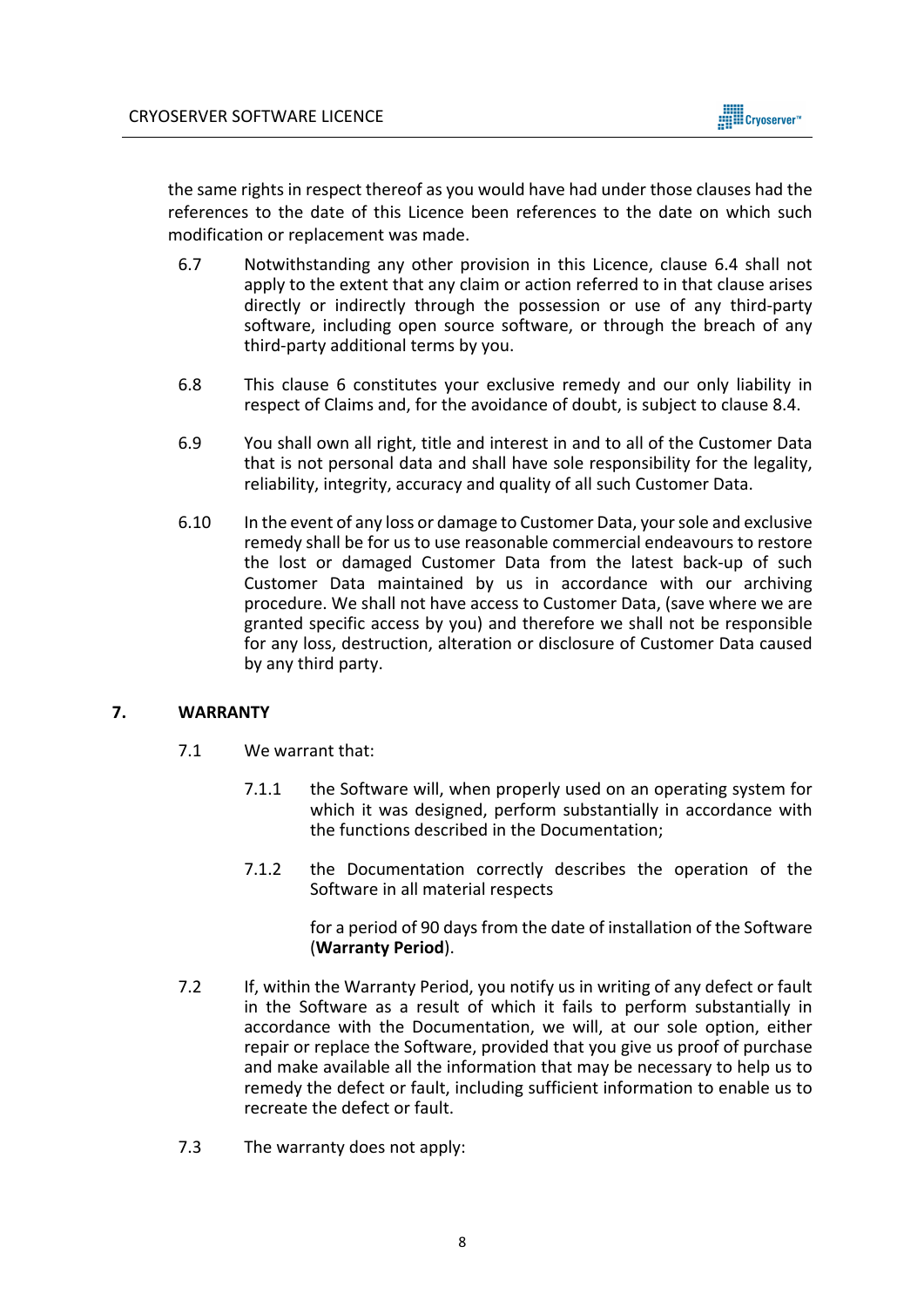

- 7.3.1 if the defect or fault in the Software results from you having altered or modified the Software;
- 7.3.2 if the defect or fault in the Software results from you having used the Software in breach of the terms of this Licence; and
- 7.3.3 if you have not installed the latest Maintenance Release within a reasonable period.
- 7.4 We do not warrant that the use of the Software will be uninterrupted or error-free.
- 7.5 All other warranties, statements, representations, conditions or other express or implied terms as to the quality, satisfactory quality, suitability or fitness for any particularly purpose is hereby excluded.

## **8. LIMITATION OF LIABILITY**

- 8.1 This clause 8 sets out our entire financial liability (including any liability for the acts or omissions of its employees, agents and sub-contractors) to you:
	- 8.1.1 arising under or in connection with this Licence;
	- 8.1.2 in respect of any use made by you of the Services; and
	- 8.1.3 in respect of any representation, statement or tortious act or omission (including negligence) arising under or in connection with this Licence.
- 8.2 Except as expressly and specifically provided in this Licence:
	- 8.2.1 you assume sole responsibility for results obtained from the use of the Services by you, and for conclusions drawn from such use. We shall have no liability for any damage caused by errors or omissions in any information, instructions or scripts provided to us by you in connection with the Services, or any actions taken by us at your direction; and
	- 8.2.2 all warranties, representations, conditions and all other terms of any kind whatsoever implied by statute or common law are, to the fullest extent permitted by applicable law, excluded from this Licence.
- 8.3 Nothing in this Licence excludes our liability:
	- 8.3.1 for death or personal injury caused by our negligence; or
	- 8.3.2 for fraud or fraudulent misrepresentation.
- 8.4 Subject to clause 8.2 and clause 8.3: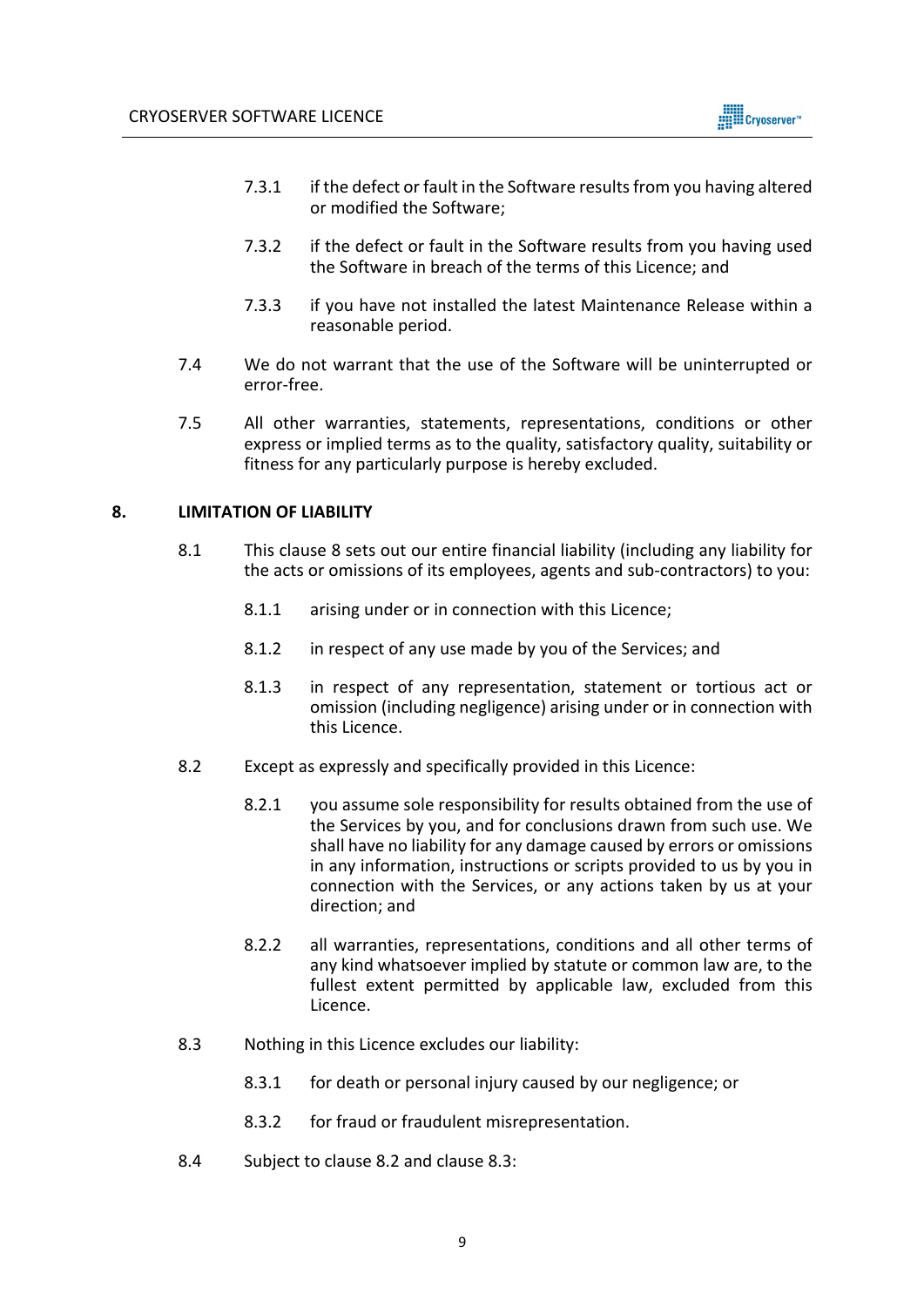

- 8.4.1 we shall not be liable whether in tort (including for negligence or breach of statutory duty), contract, misrepresentation, restitution or otherwise for any loss of profits, loss of business, depletion of goodwill and/or similar losses or loss or corruption of data or information, or pure economic loss, or for any special, indirect or consequential loss, costs, damages, charges or expenses however arising under this Licence; and
- 8.4.2 our total aggregate liability in contract restitution or otherwise, arising in connection with the performance or contemplated performance of this Licence shall be limited to 125% of the total Fees paid by you during the 12 months immediately preceding the date on which the claim arose.
- 8.5 If defective digital content that we have supplied damages a device or digital content belonging to you, we will either repair the damage or pay you compensation. However, we will not be liable for damage that you could have avoided by following our advice to apply an update offered to you free of charge or for damage that was caused by you failing to correctly follow installation instructions or to have in place the minimum system requirements advised by us.
- 8.6 You acknowledge that the Software has not been developed to meet your individual requirements, and that it is therefore your responsibility to ensure that the facilities and functions of the Software as described in the Documentation meet your requirements.

## **9. FEES**

- 9.1 You shall pay the Fees in accordance with this clause 9.
- 9.2 You shall on the Effective Date provide to us approved purchase order information acceptable to us and any other relevant valid, up-to-date and complete contact and billing details and, if you provide:
	- 9.2.1 approved purchase order information to us, we shall invoice you:
		- 9.2.1.1 on the Effective Date for the Fees payable in respect of the Initial Subscription Term; and
		- 9.2.1.2 subject to clause 13.1 thereafter annually for the Fees payable in respect of the Renewal Period,

and you shall pay each invoice within 30 days of the date of such invoice.

9.3 Where additional Services or products are requested during the Subscription Term, we will send you an invoice for the associated Fees. You are required to pay all such invoices within 30 days of the date of such invoice.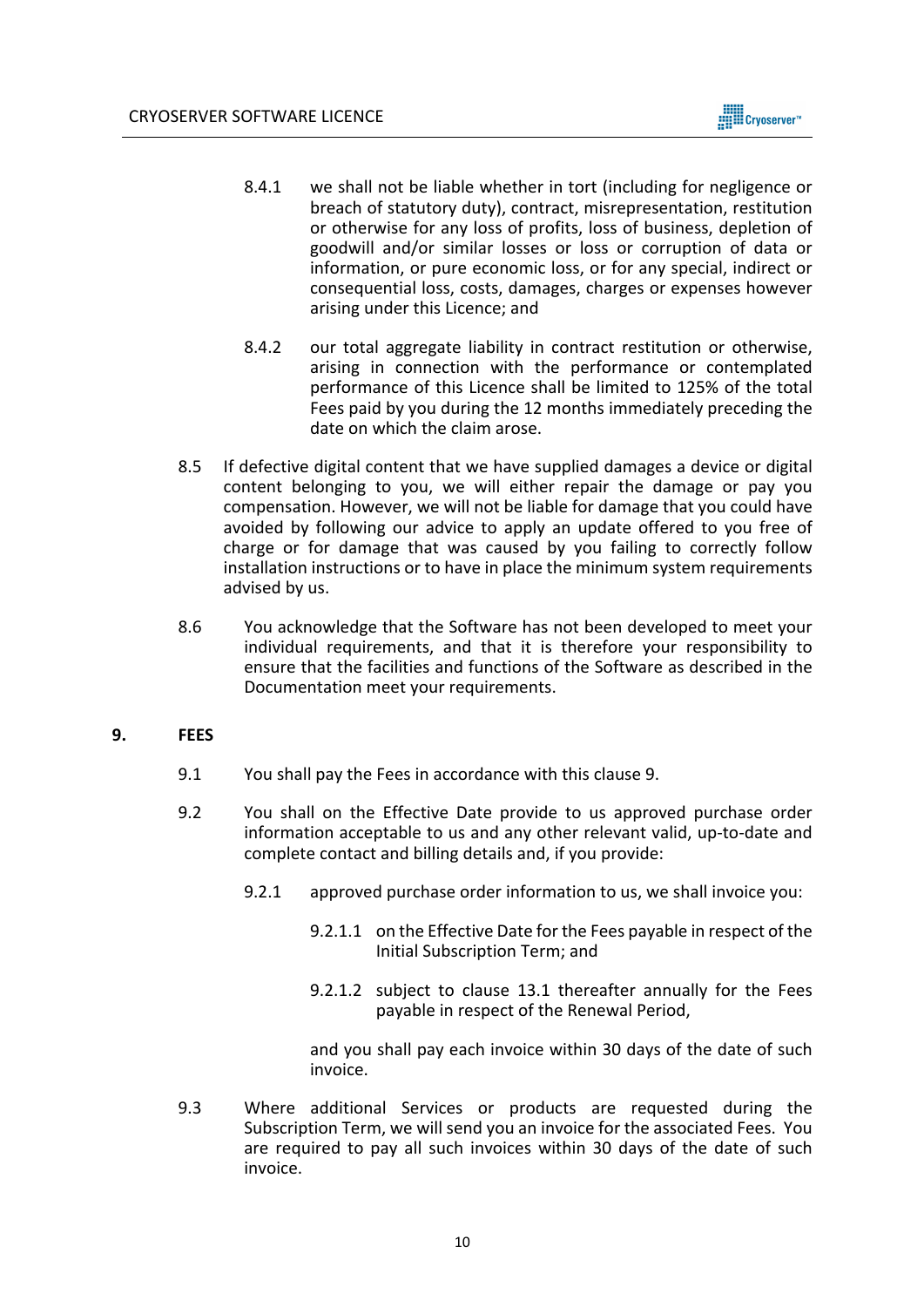

- 9.4 If we have not received payment within 14 days after the due date, and without prejudice to any other rights and remedies of ours:
	- 9.4.1 we may, without liability to you, disable your password, account and access to all or part of the Services and we shall be under no obligation to provide access to the Services while the invoice(s) concerned remain unpaid; and
	- 9.4.2 interest shall accrue on a daily basis on such due amounts at an annual rate equal to 4% over the then current base lending rate of Royal Bank of Scotland from time to time, commencing on the due date and continuing until fully paid, whether before or after judgment.
- 9.5 All amounts and Fees stated or referred to in this Licence:
	- 9.5.1 shall be payable in the currency billed;
	- 9.5.2 are, subject to clause 8.4.2, non-cancellable and non-refundable;
	- 9.5.3 are exclusive of value added tax, which shall be added to our invoice(s) at the appropriate rate where applicable.
- 9.6 We shall be entitled to increase the Fees at the start of each Renewal Period, by no more than 5%, upon 90 days' prior notice to you and the Order Form shall be deemed to have been amended accordingly.

## **10. DATA PROTECTION**

- 10.1 For the purposes of this clause 10, the terms controller, processor, data subject, personal data, personal data breach and processing shall have the meaning given to them in the UK GDPR.
- 10.2 We will both comply with all applicable requirements of Applicable Data Protection Laws. This clause 10 is in addition to, and does not relieve, remove or replace, either of our obligations or rights under Applicable Data Protection Laws.
- 10.3 We shall, in providing the Services, comply with our GDPR statement relating to the privacy and security of your Customer Personal Data available at www.cryoserver.com as may be amended from time to time by us in our sole discretion.
- 10.4 The parties acknowledge that for the purposes of the Applicable Data Protection Laws, you are the data controller and we are the data processor in respect of the Customer Personal Data.
- 10.5 We shall maintain a register setting out the scope, nature and purpose of processing we carry out, the duration of the processing and the types of Personal Data. The parties acknowledge that we shall, in general, not have access to the Customer Personal Data.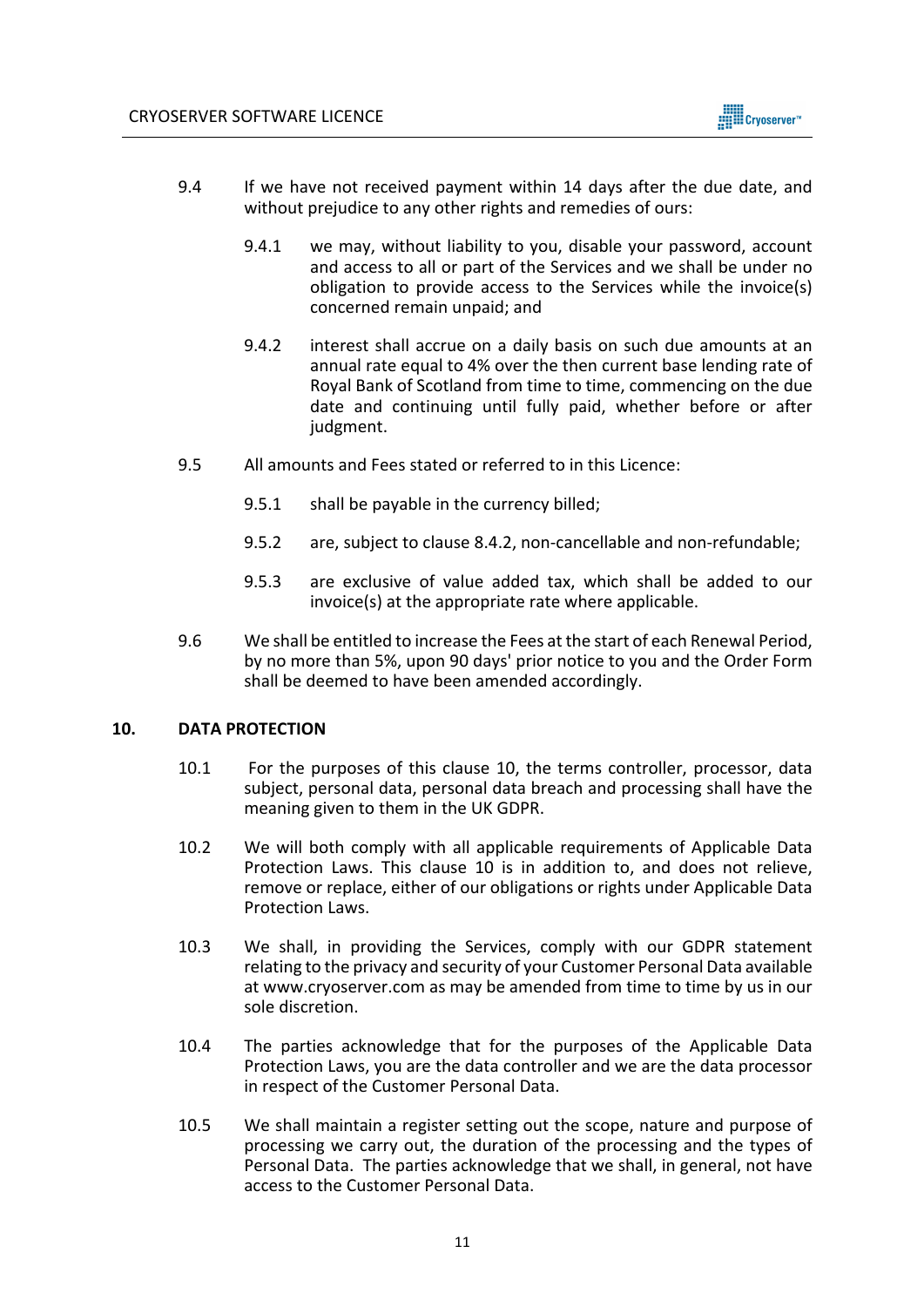

- 10.6 Without prejudice to the generality of clause 10.2, you will ensure that you have all necessary appropriate consents and notices in place to enable lawful transfer of the Supplier Personal Data and Customer Personal Data to us for the duration and purposes of this Licence.
- 10.7 Without prejudice to the generality of clause 10.2, we shall, in relation to any Customer Personal Data:
	- 10.7.1 process that Customer Personal Data only on your written instructions unless we are required by the Applicable Laws to otherwise process that Customer Personal Data. Where we are relying on Applicable Laws as the basis for processing Customer Personal Data, we shall notify you of this before performing the processing required by the Applicable Laws unless those Applicable Laws prohibit us from so notifying you on important grounds of public interest. We shall inform you if, in our opinion, your instructions infringe Applicable Data Protection Laws;
	- 10.7.2 ensure that we have in place appropriate technical and organisational measures, to protect against unauthorised or unlawful processing of Customer Personal Data and against accidental loss or destruction of, or damage to, Customer Personal Data, appropriate to the harm that might result from the unauthorised or unlawful processing or accidental loss, destruction or damage and the nature of the data to be protected, having regard to the state of technological development and the cost of implementing any measures (those measures may include, where appropriate, pseudonymising and encrypting Customer Personal Data, ensuring confidentiality, integrity, availability and resilience of systems and services, ensuring that availability of and access to Customer Personal Data can be restored in a timely manner after an incident, and regularly assessing and evaluating the effectiveness of the technical and organisational measures adopted);
	- 10.7.3 ensure that all personnel who have access to and/or process Customer Personal Data are obliged to keep the Customer Personal Data confidential; and
	- 10.7.4 assist you insofar as this is possible (taking into account the nature of the processing and the information available to us), at your cost and written request, in responding to any request from a data subject and in ensuring compliance with your obligations under the Applicable Data Protection Laws with respect to security, breach notifications, impact assessments and consultations with supervisory authorities or regulators;
	- 10.7.5 notify you without undue delay on becoming aware of a personal data breach involving the Customer Personal Data;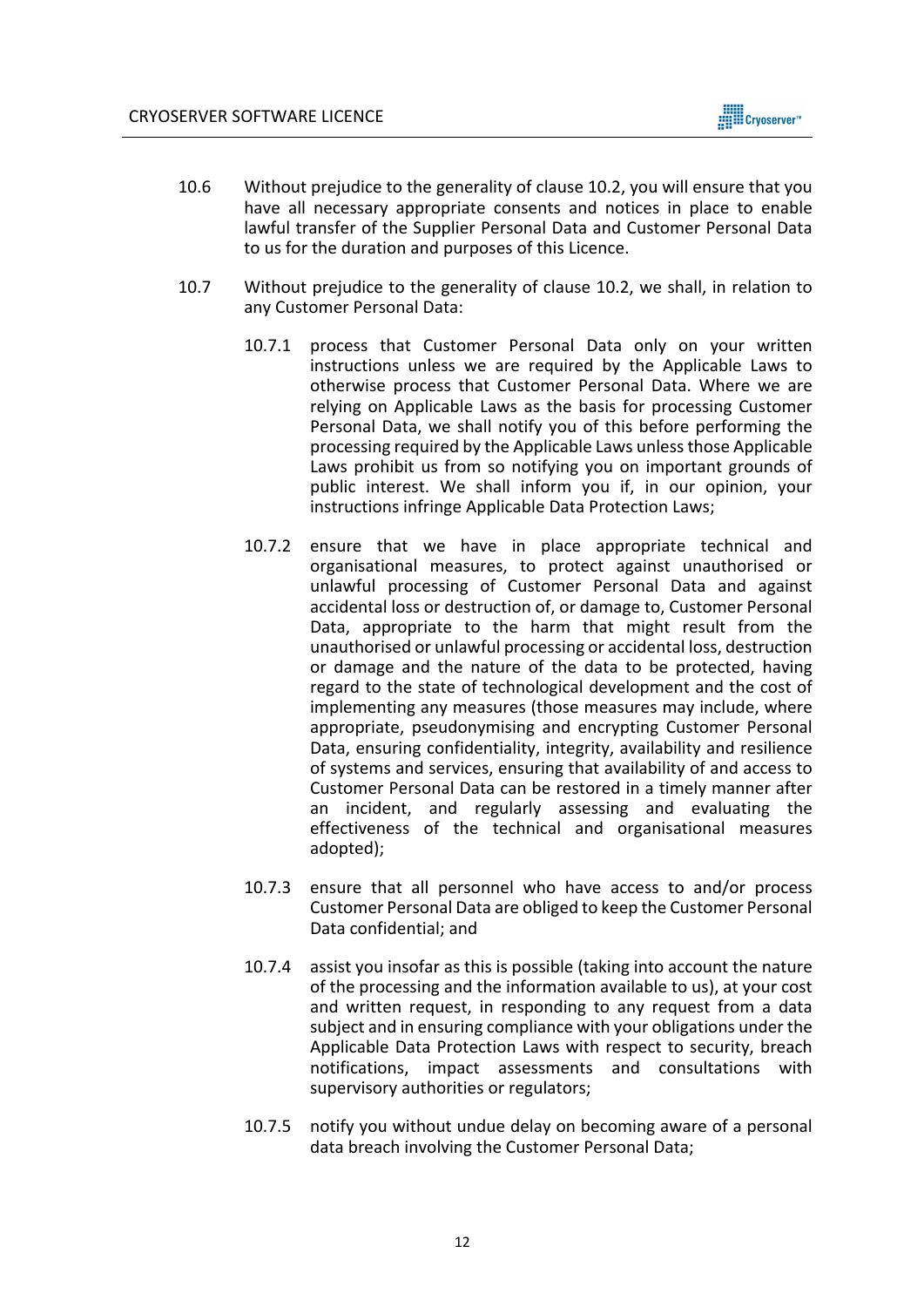

- 10.7.6 at your written direction, delete or return Customer Personal Data and copies thereof to you on termination of the Licence unless required by Applicable Law to continue to process that Customer Personal Data. For the purposes of this clause 10.7.6 Customer Personal Data shall be considered deleted where it is put beyond further use by you; and
- 10.7.7 maintain records and information to demonstrate compliance with this clause 10 and allow for audits by you or your designated auditor for this purpose, on reasonable written notice.
- 10.8 You hereby provide your prior, general authorisation for us to:
	- 10.8.1 appoint processors to process the Customer Personal Data, provided that we:
		- 10.8.1.1 shall ensure that the terms on which it appoints such processors comply with Applicable Data Protection Laws, and are consistent with the obligations imposed on us in this clause 10;
		- 10.8.1.2 shall remain responsible for the acts and omission of any such processor as if they were our acts and omissions;
		- 10.8.1.3 shall inform you of any intended changes concerning the addition or replacement of the processors, thereby giving you the opportunity to object to such changes provided that if you object to the changes provided that if you object to the changes and cannot demonstrate, to our reasonable satisfaction, that the objection is due to an actual or likely breach of Applicable Data Protection Law, you shall indemnify us for any losses, damages, costs (including legal fees) and expenses suffered by us in accommodating the objections.
	- 10.8.2 transfer Customer Personal Data outside of the UK as required for the Purpose, provided that the Supplier shall ensure that all such transfers are effected in accordance with Applicable Data Protection Laws. For these purposes, you shall promptly comply with any reasonable request from us, including any request to enter into standard data protection clauses adopted by the EU Commission from time to time (where the EU GDPR applies to the transfer) or adopted by the UK Information Commission from time to time (where the UK GDPR applies to the transfer).
- 10.9 Either of us may, at any time on not less than 30 days' notice, revise clause 10.8.2 by replacing it (in whole or part) with any applicable standard clauses approved by the EU Commission or the UK Information Commissioner's Office or forming part of an applicable certification scheme or code of conduct (**Amended Terms**). Such Amended Terms shall apply when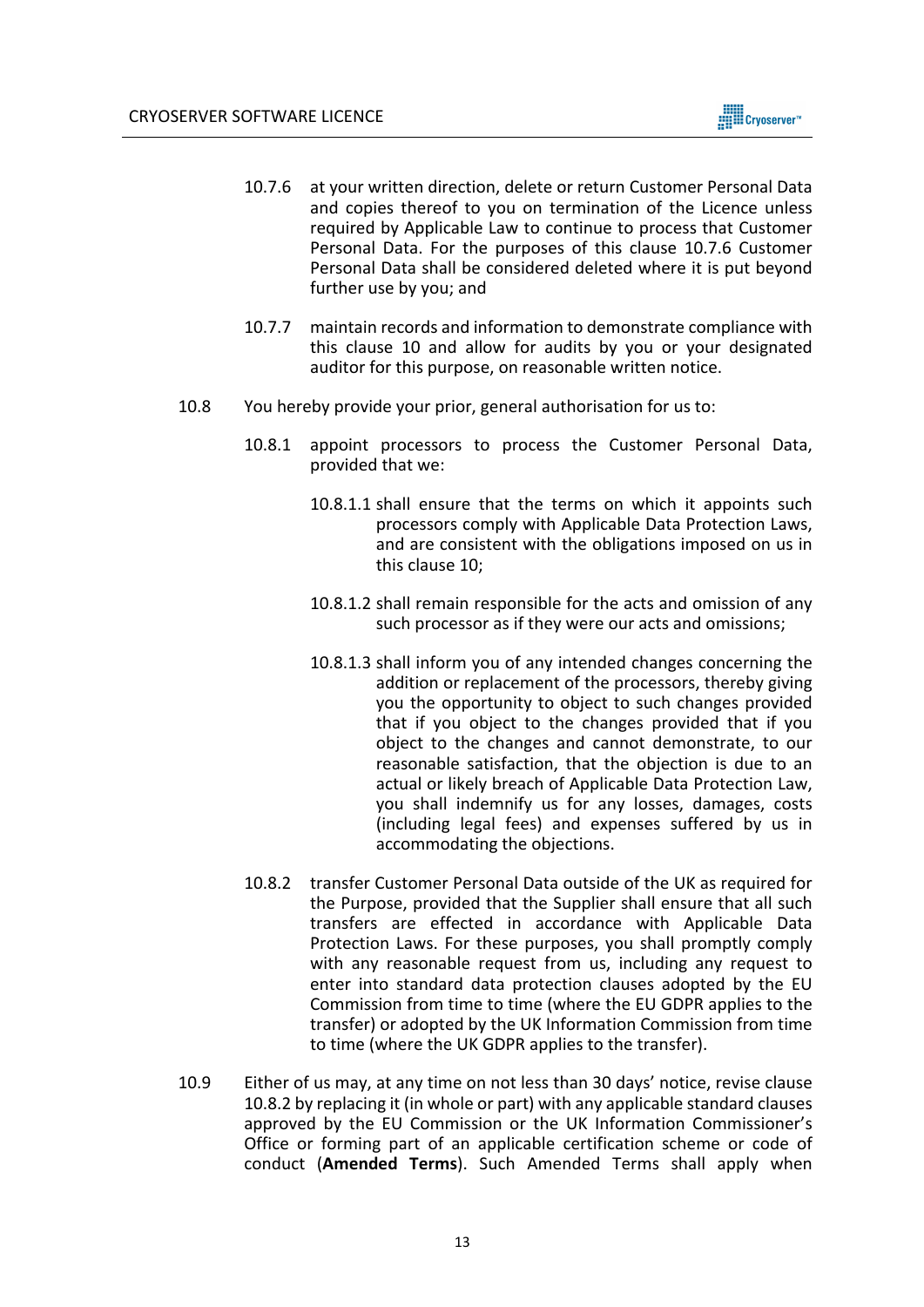

replaced by attachment to this Licence, but only in respect of such matters which are within scope of the Amended Terms.

## **11. CONFIDENTIALITY**

- 11.1 Each of us may be given access to information that is proprietary or confidential and is either clearly labelled as such or identified as "Confidential Information" from the other in order to perform its obligations under this Licence. A party's Confidential Information shall not be deemed to include information that:
	- 11.1.1 is or becomes publicly known other than through any act or omission of the receiving party;
	- 11.1.2 was in the other party's lawful possession before the disclosure;
	- 11.1.3 is lawfully disclosed to the receiving party by a third party without restriction on disclosure;
	- 11.1.4 is independently developed by the receiving party, which independent development can be shown by written evidence; or
	- 11.1.5 is required to be disclosed by law, by any court of competent jurisdiction or by any regulatory or administrative body.
- 11.2 We shall each hold the each other's Confidential Information in confidence and, unless required by law, not make the other's Confidential Information available to any third party, or use the other's Confidential Information for any purpose other than the implementation of this Licence.
- 11.3 We shall each take all reasonable steps to ensure that the other's Confidential Information to which it has access is not disclosed or distributed by its employees or agents in violation of the terms of this Licence.
- 11.4 Neither of us shall be responsible for any loss, destruction, alteration or disclosure of Confidential Information caused by any third party.
- 11.5 We acknowledge that your Customer Data is your Confidential Information.
- 11.6 The above provisions of this clause 11 shall survive termination of this Licence, however arising.

## **12. SUPPORT**

As part of the User Subscription, you receive a support package to support your use of the Software that you have licensed, which is set out in the Schedule to this Licence.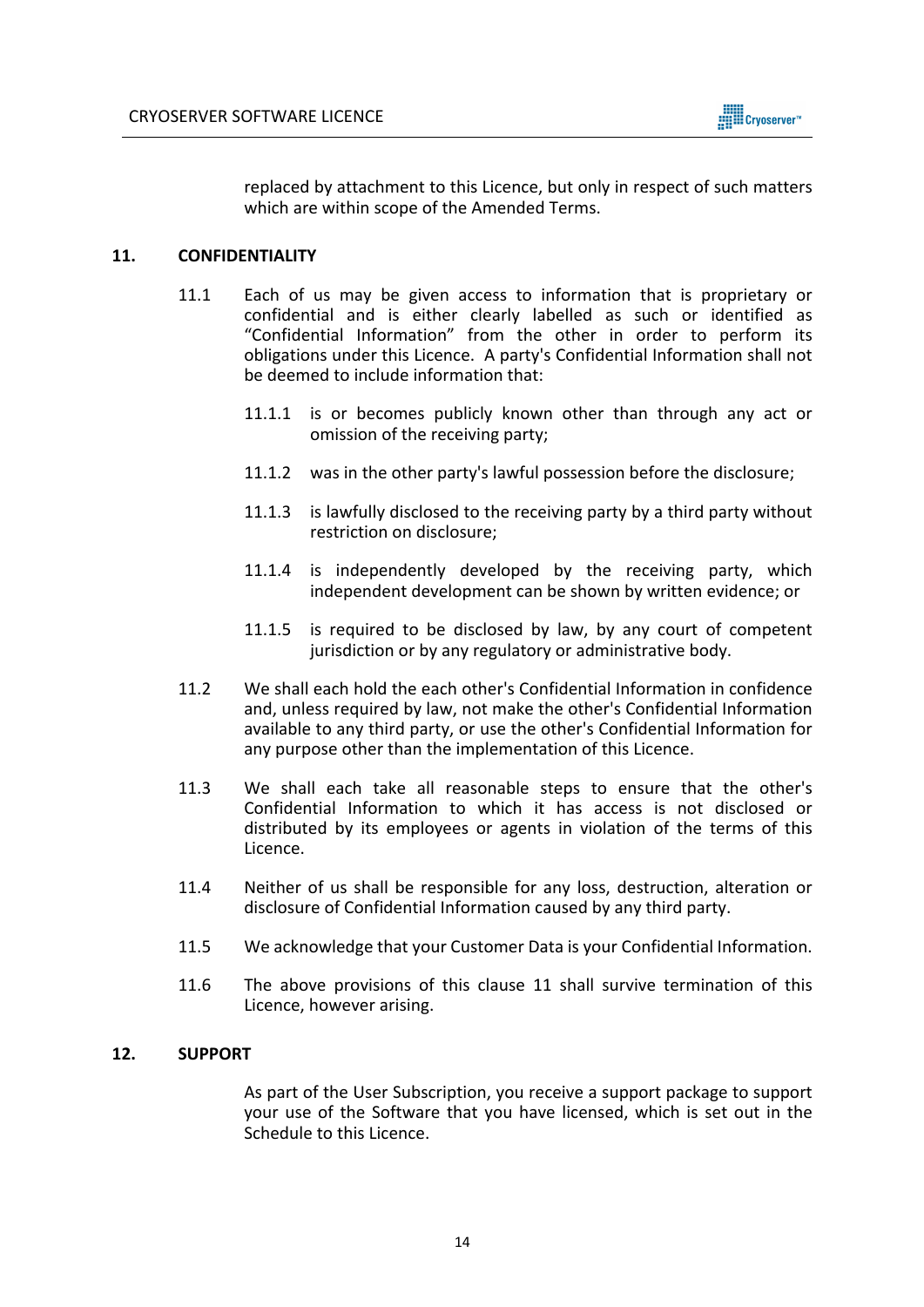

#### **13. TERM AND TERMINATION**

- 13.1 This Licence shall, unless otherwise terminated as provided in this clause 13, commence on the Effective Date and shall continue for the Initial Subscription Term and, thereafter, this Licence shall be automatically renewed for successive periods of 12 months (each a **Renewal Period**), unless:
	- 13.1.1 either party notifies the other party of termination, in writing, at least 60 days before the end of the Initial Subscription Term or any Renewal Period, in which case this Licence shall terminate upon the expiry of the applicable Initial Subscription Term or Renewal Period; or
	- 13.1.2 otherwise terminated in accordance with the provisions of this Licence.
- 13.2 We may terminate this Licence immediately by written notice to you if:
	- 13.2.1 you commit a material or persistent breach of this Licence which you fail to remedy (if remediable) within 14 days after the service of written notice requiring you to do so. In such circumstances, we shall retain the Charges and fees paid in relation to the Subscription Term; or
	- 13.2.2 you fail to pay any amount due under this Licence on the due date for payment and remains in default not less than 14 days after being notified in writing to make such payment,

in such circumstances, we shall retain the Fees paid in relation to the Subscription Term

- 13.3 Without affecting any other right or remedy available to it, either party may terminate this Licence with immediate effect by giving written notice to the other party if:
	- 13.3.1 the other party suspends, or threatens to suspend, payment of its debts or is unable to pay its debts as they fall due or admits inability to pay its debts or is deemed unable to pay its debts within the meaning of section 123 of the Insolvency Act 1986;
	- 13.3.2 the other party commences negotiations with all or any class of its creditors with a view to rescheduling any of its debts, or makes a proposal for or enters into any compromise or arrangement with its creditors other than for the sole purpose of a scheme for a solvent amalgamation of that other party with one or more other companies or the solvent reconstruction of that other party;
	- 13.3.3 a petition is filed, a notice is given, a resolution is passed, or an order is made, for or in connection with the winding up of that other party other than for the sole purpose of a scheme for a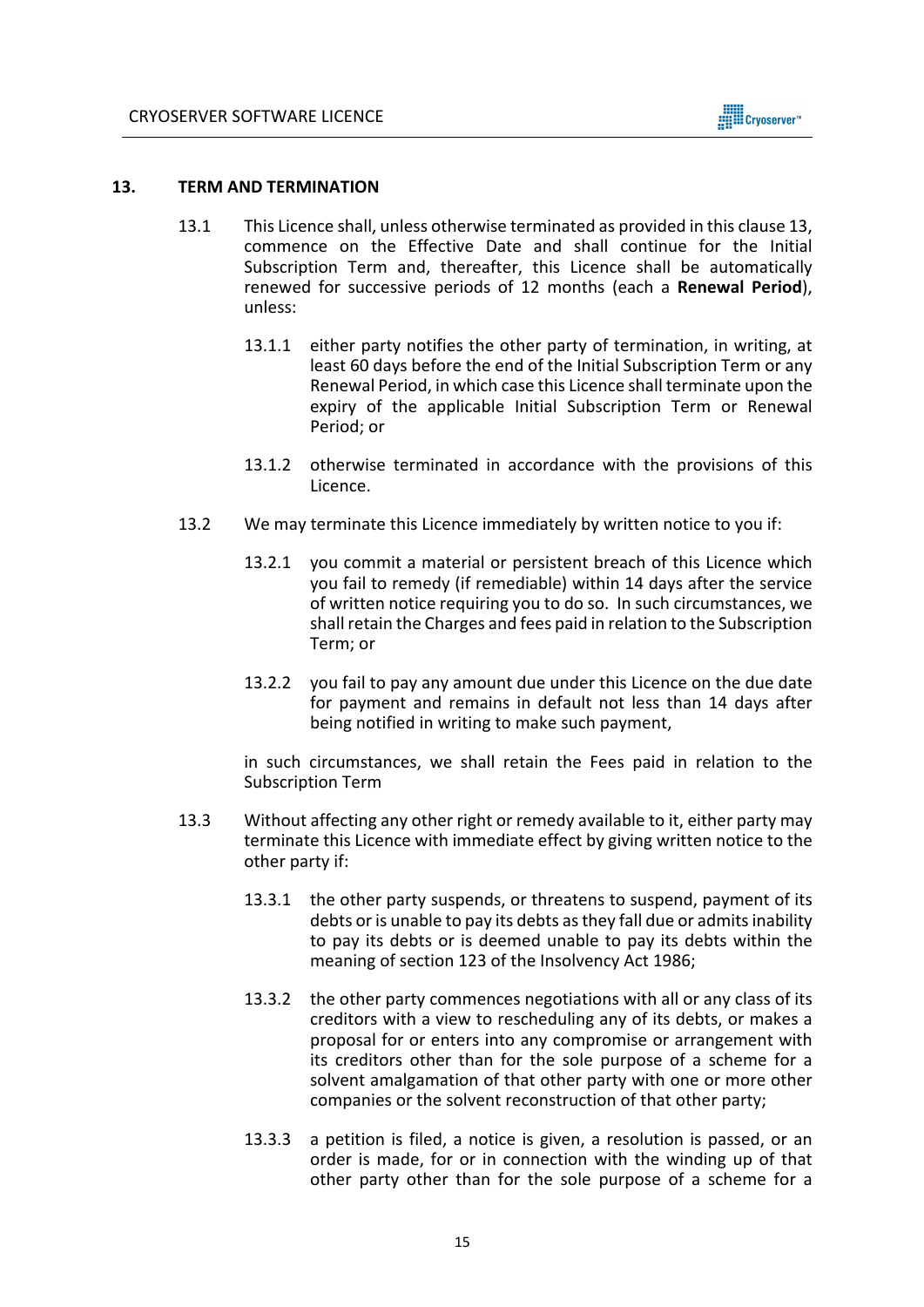

solvent amalgamation of that other party with one or more other companies or the solvent reconstruction of that other party;

- 13.3.4 an application is made to court, or an order is made, for the appointment of an administrator, or if a notice of intention to appoint an administrator is given or if an administrator is appointed, over the other party;
- 13.3.5 the holder of a qualifying floating charge over the assets of that other party has become entitled to appoint or has appointed an administrative receiver;
- 13.3.6 a person becomes entitled to appoint a receiver over the assets of the other party or a receiver is appointed over the assets of the other party;
- 13.3.7 a creditor or encumbrancer of the other party attaches or takes possession of, or a distress, execution, sequestration or other such process is levied or enforced on or sued against, the whole or any part of the other party's assets and such attachment or process is not discharged within 14 days;
- 13.3.8 any event occurs, or proceeding is taken, with respect to the other party in any jurisdiction to which it is subject that has an effect equivalent or similar to any of the events mentioned in clause 13.3.1 to clause 13.3.7 (inclusive); or
- 13.3.9 the other party suspends or ceases, or threatens to suspend or cease, carrying on all or a substantial part of its business.
- 13.4 Any provision of this agreement that expressly or by implication is intended to come into or continue in force on or after termination or expiry of this agreement shall remain in full force and effect.
- 13.5 Termination or expiry of this agreement shall not affect any rights, remedies, obligations or liabilities of the parties that have accrued up to the date of termination or expiry, including the right to claim damages in respect of any breach of the agreement which existed at or before the date of termination or expiry.
- 13.6 Upon termination for any reason:
	- 13.6.1 all rights granted to you under this Licence shall cease;
	- 13.6.2 you must cease all activities authorised by this Licence;
	- 13.6.3 you must immediately delete or remove the Software from all computer equipment in your possession and immediately destroy or return to us (at our option) all copies of the Software then in your possession, custody or control and, in the case of destruction, certify to us that you have done so; and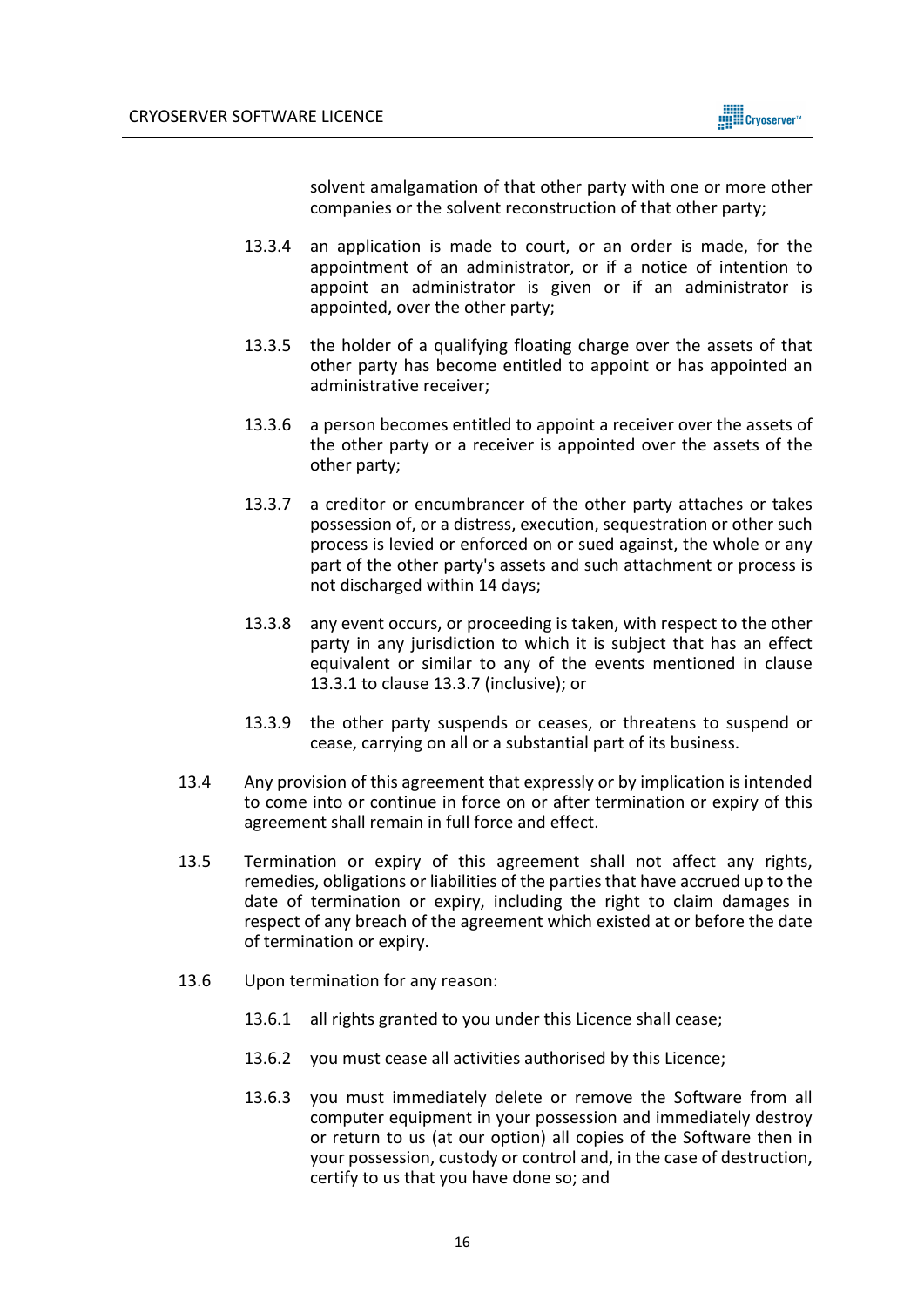

- 13.6.4 we shall immediately stop processing all new emails and prevent access to the Services.
- 13.7 Upon termination of this Licence, we are able to provide you with a read only annual licence to access your email archive environment. This licence would enable you to read, search and export data out of the environment. There is a Read Only Archive Fee for this facility as set out in the Order Form.

# **14. COMMUNICATIONS BETWEEN US**

- 14.1 If any provision in this Licence requires you to give us notice in writing, you should send this to us by both pre-paid post to the Cryoserver company set out in the Order Form at Wigglesworth House, 69 Southwark Bridge Road, London, SE1 9HH or by email to accounts@cryoserver.com. We will confirm receipt by contacting you in writing or by email. .
- 14.2 If we have to contact you or give you notice in writing, we will do so by prepaid post to the address you provide or confirm to us.

## **15. FORCE MAJEURE**

We shall have no liability to you under this Licence if it is prevented from or delayed in performing its obligations under this Licence, or from carrying on its business, by acts, events, omissions or accidents beyond its reasonable control, including, without limitation, strikes, lock-outs or other industrial disputes (whether involving our workforce or any other party), failure of a utility service or transport or telecommunications network, act of God, war, riot, civil commotion, malicious damage, compliance with any law or governmental order, rule, regulation or direction, accident, breakdown of plant or machinery, fire, flood, storm or default of suppliers or sub-contractors, provided that you are notified of such an event and its expected duration.

## **16. OTHER IMPORTANT TERMS**

- 16.1 We may transfer our rights and obligations under these terms to another organisation. We will always tell you in writing if this happens and we will ensure that the transfer will not affect your rights under the contract.
- 16.2 You may only transfer your rights or your obligations under this Licence to another person if we agree in writing.
- 16.3 This Licence does not give rise to any rights under the Contracts (Rights of Third Parties) Act 1999 to enforce any term of this Licence.
- 16.4 Nothing in this Licence is intended to or shall operate to create a partnership between us, or authorise either of us to act as agent for the other, and neither of us shall have the authority to act in the name or on behalf of or otherwise to bind the other in any way (including, but not limited to, the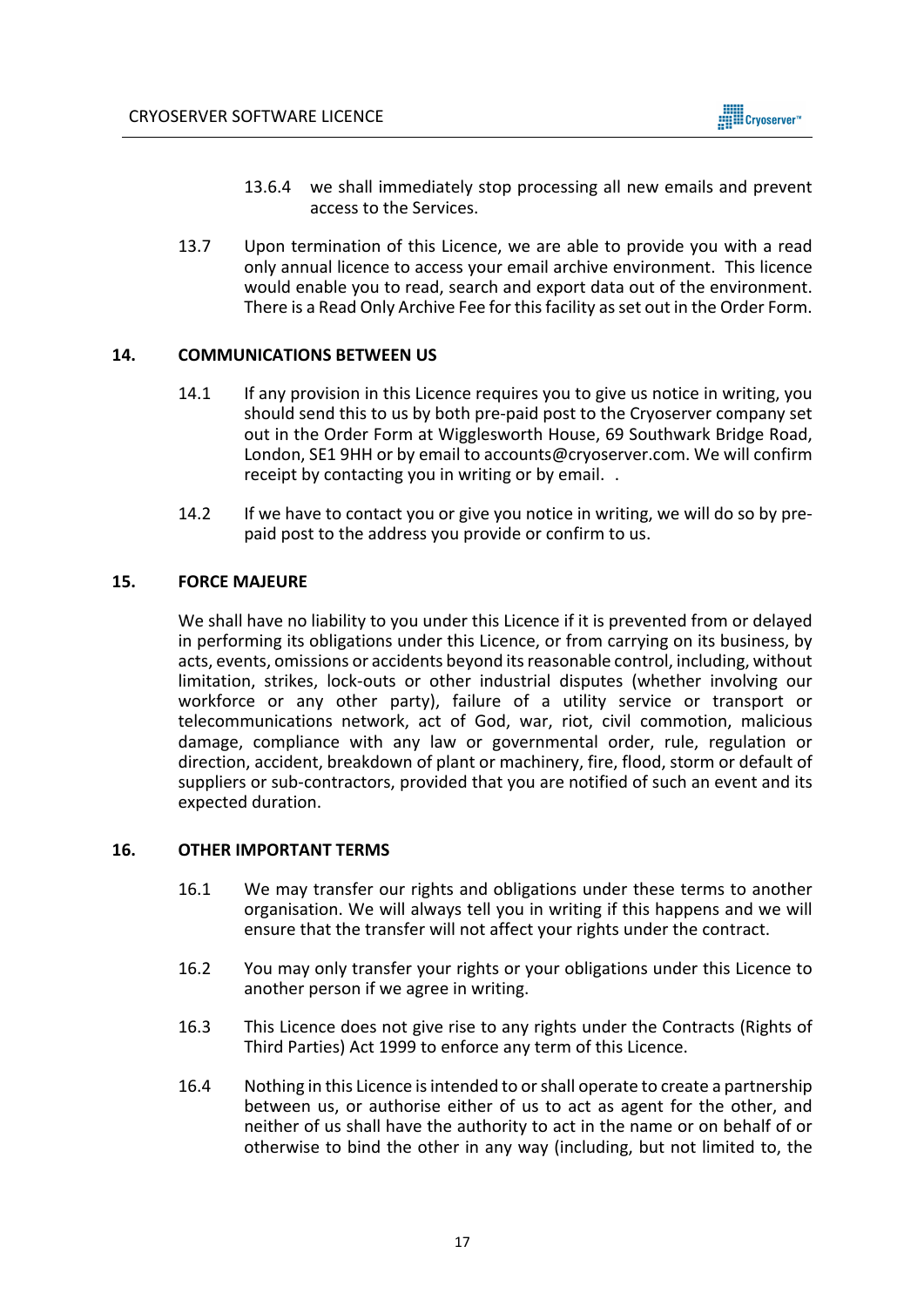

making of any representation or warranty, the assumption of any obligation or liability and the exercise of any right or power).

- 16.5 Each of us acknowledges and agrees that in entering into this Licence neither of us is relying on any undertaking, promise, assurance, statement, representation, warranty or understanding (whether in writing or not) of any person (whether party to this Licence or not) relating to the subject matter of this Licence, other than as expressly set out in this Licence.
- 16.6 Except as expressly provided in this Licence the rights and remedies provided under this Licence are in addition to, and not exclusive of, any rights or remedies provided by law.
- 16.7 This Licence, the Schedule and any documents annexed as appendices to this Licence contain the whole agreement between us relating to the subject matter.
- 16.8 Each of the paragraphs of these terms operates separately. If any court or relevant authority decides that any of them are unlawful, the remaining paragraphs will remain in full force and effect.
- 16.9 If we do not insist immediately that you do anything you are required to do under these terms, or if we delay in taking steps against you in respect of your breaking this contract, that will not mean that you do not have to do those things and it will not prevent us taking steps against you at a later date.
- 16.10 **Which laws apply to this Licence and where you may bring legal proceedings**. This Licence and any dispute or claim arising out of or in connection with it or its subject matter or formation (including noncontractual disputes or claims) shall be governed by and construed in accordance with the law of England and Wales. Each of us irrevocably agrees that the courts of England and Wales shall have exclusive jurisdiction to settle any dispute or claim arising out of or in connection with this Licence or its subject matter or formation (including non-contractual disputes or claims).
- 16.11 **Alternative dispute resolution**. Alternative dispute resolution is a process where an independent body considers the facts of a dispute and seeks to resolve it, without you having to go to court. If you are not happy with how we have handled any complaint, you may want to contact the alternative dispute resolution provider we use. You can submit a complaint to Centre for Effective Dispute Resolution (CEDR) via their website at adr@cedr.com.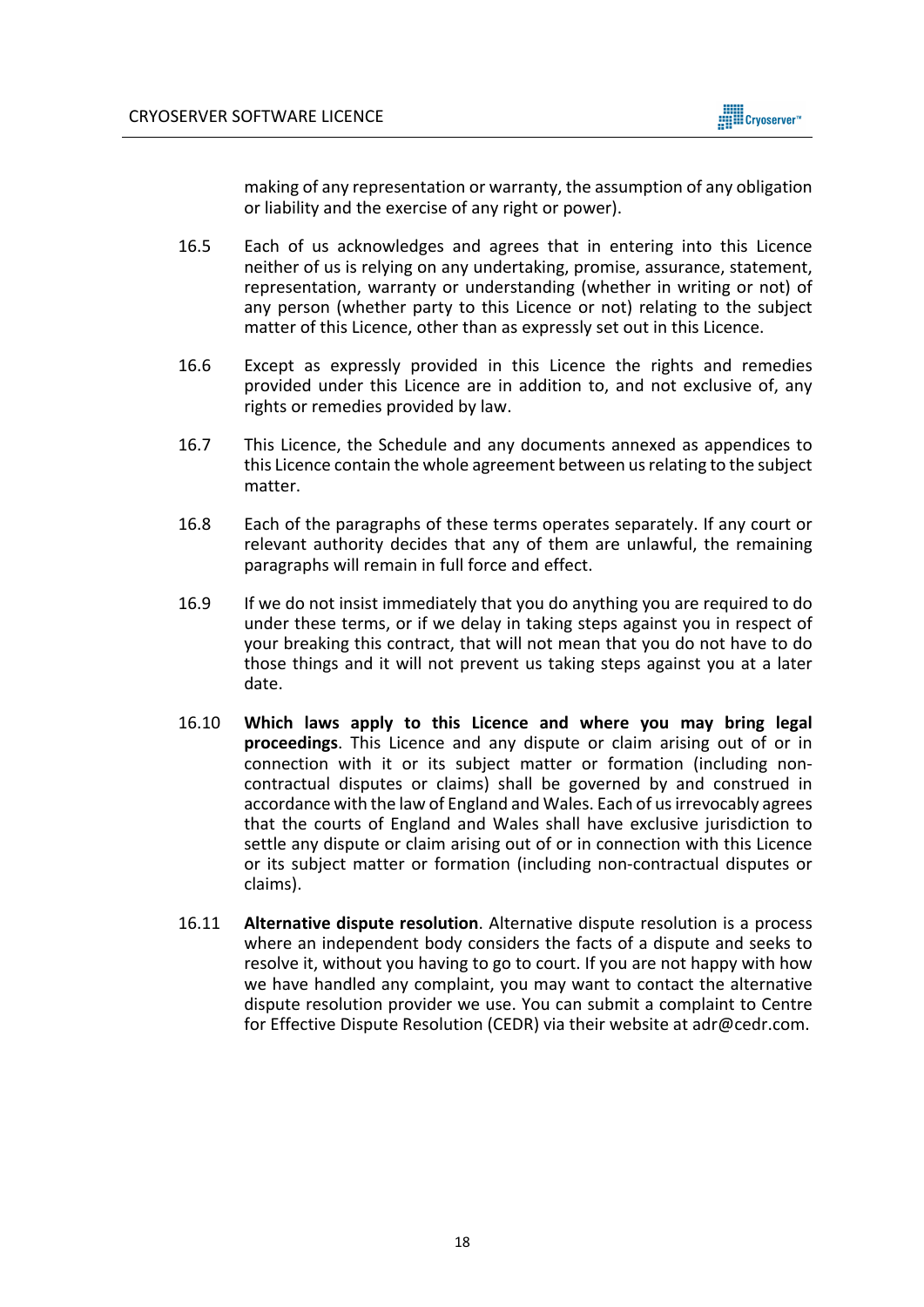

## **The Schedule**

#### 1. **DEFINITIONS**

The following definitions apply in this Schedule.

**Business Day**: a day other than a Saturday, Sunday or public holiday in England when banks in London are open for business.

**Commercially Reasonable Efforts**: the same degree of priority and diligence with which we meet the support needs of our other similar customers.

**Contact List**: a current list of telephone numbers and e-mail addresses provided to you to enable you to make Support Requests.

**Customer Cause**: any of the following causes:

- (a) any improper use, misuse or unauthorised alteration of the Software by you;
- (b) any use of the Software by you in a manner inconsistent with the then-current Documentation;
- (c) the use by you of any hardware or software not provided by us; or
- (d) the use of a non-current version or release of the Software.

**Fault**: any failure or error of the Software referred to in the Service Level Table.

**Help Desk Support:** any support provided by help desk technicians sufficiently qualified and experienced to identify and resolve most support issues relating to the Software.

**Higher-level Support:** any higher-level support provided by contacting the Higher-Level Support on the Contact List.

**Out-of-scope Services**: either of the following services:

- (a) any services provided by us in connection with any apparent problem regarding the Software reasonably determined by us not to have been caused by a Fault, but rather by a Customer Cause or a cause outside our control (including any investigational work resulting in such a determination);
- (b) any Higher-level Support provided in the circumstances specified in paragraph 3.3; or
- (c) support for other hardware or software.

**Service Levels**: the service level responses and response times referred to in the Service Level Table.

**Service Level Table**: the table set out in paragraph 5.1.

**Solution**: either of the following outcomes: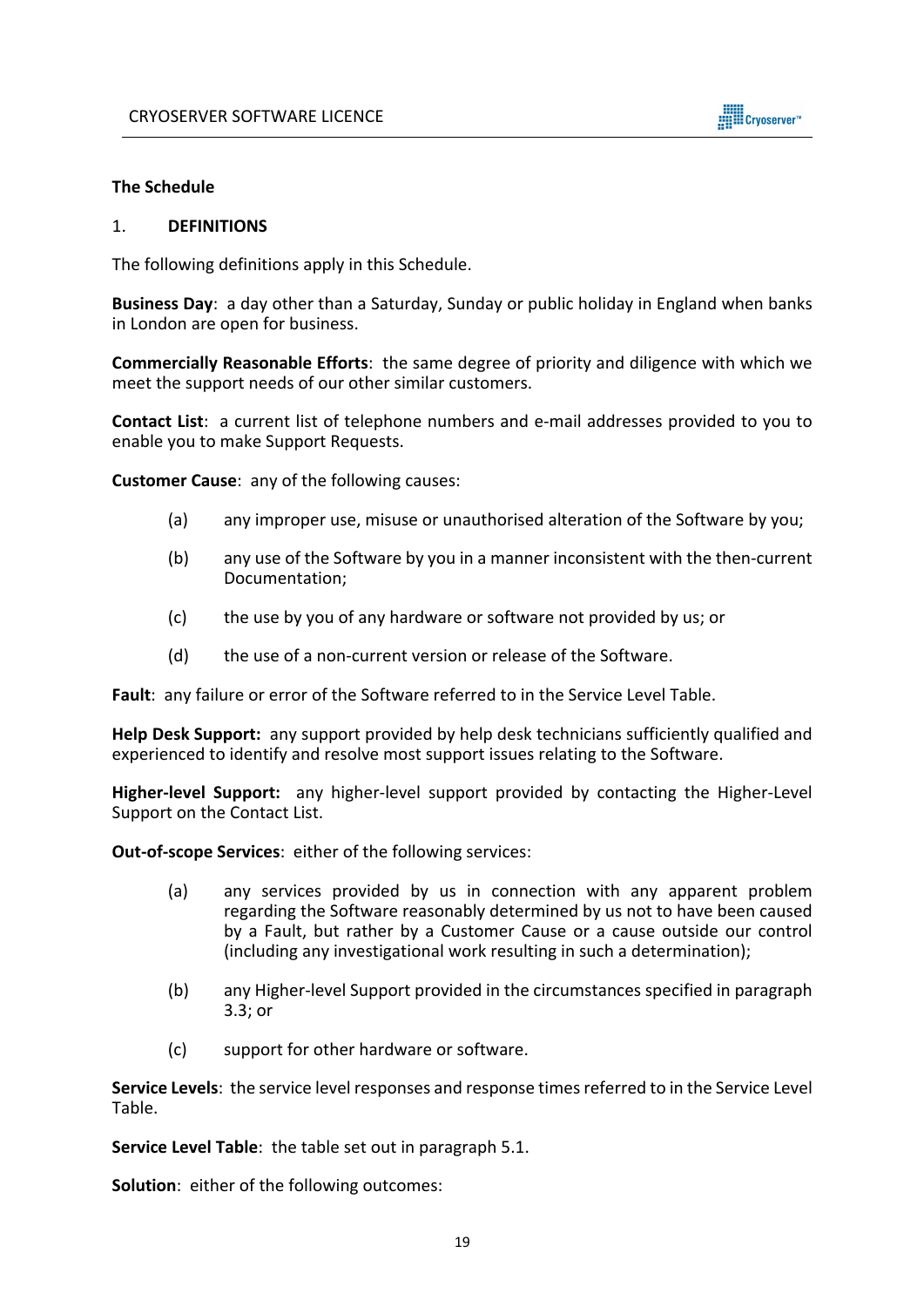

- (a) correction of a Fault; or
- (b) a workaround in relation to a Fault (including a reversal of any changes to the Software if deemed appropriate by us) that is reasonably acceptable to you.

**Support Hours**: for UK customers 9.00 am to 5.00 pm local UK time, each Business Day, for US customers 9.00 am to 5.00 pm Eastern Time on each UK Business Day.

**Support Period**: the Initial Subscription Term, the Renewal Period and, if requested by you, any period during which you transfer the Services to an alternate service provider.

**Support Request**: request made by you in accordance with this Schedule for Support Services in relation to the Software, including correction of a Fault.

**Support Services**: maintenance of the then-current version or release of the Software, including Help Desk Support and Higher-level Support, but excluding any Out-of-scope Services.

## 2. **SUPPORT SERVICES**

2.1 During the Support Period we shall perform the Support Services during the Support Hours in accordance with the Service Levels.

- 2.2 As part of the Support Services, we shall:
	- 2.2.1 provide Help Desk Support by means of the following telephone number for UK and Europe 0800 280 0525 and the following US Toll Free telephone number for the Rest of the World 1-866-894-9752 and e-mail address support@cryoserver.com;
	- 2.2.2 commit appropriate resources to the provision of Higher-Level Support;

2.2.3 where Help Desk Support is not provided within the relevant Service Level response time set out in paragraph 5.1.2 and you escalate a Support Request to request Higher-Level Support;

- 2.2.4 use Commercially Reasonable Efforts to correct all Faults notified under paragraph 4.3.1; and
- 2.2.5 provide technical support for the Software in accordance with the Service Levels.

2.3 Any Higher-level Support requested by you and provided by an individual whose qualification or experience is greater than that reasonably necessary to resolve the relevant Support Request shall be deemed an Out-of-scope Service, provided that an appropriately qualified or experienced individual was available at the time when the Higher-level Support was sought.

2.4 We may reasonably determine that any services are Out-of-scope Services. If we make any such determination, we shall promptly notify you of that determination.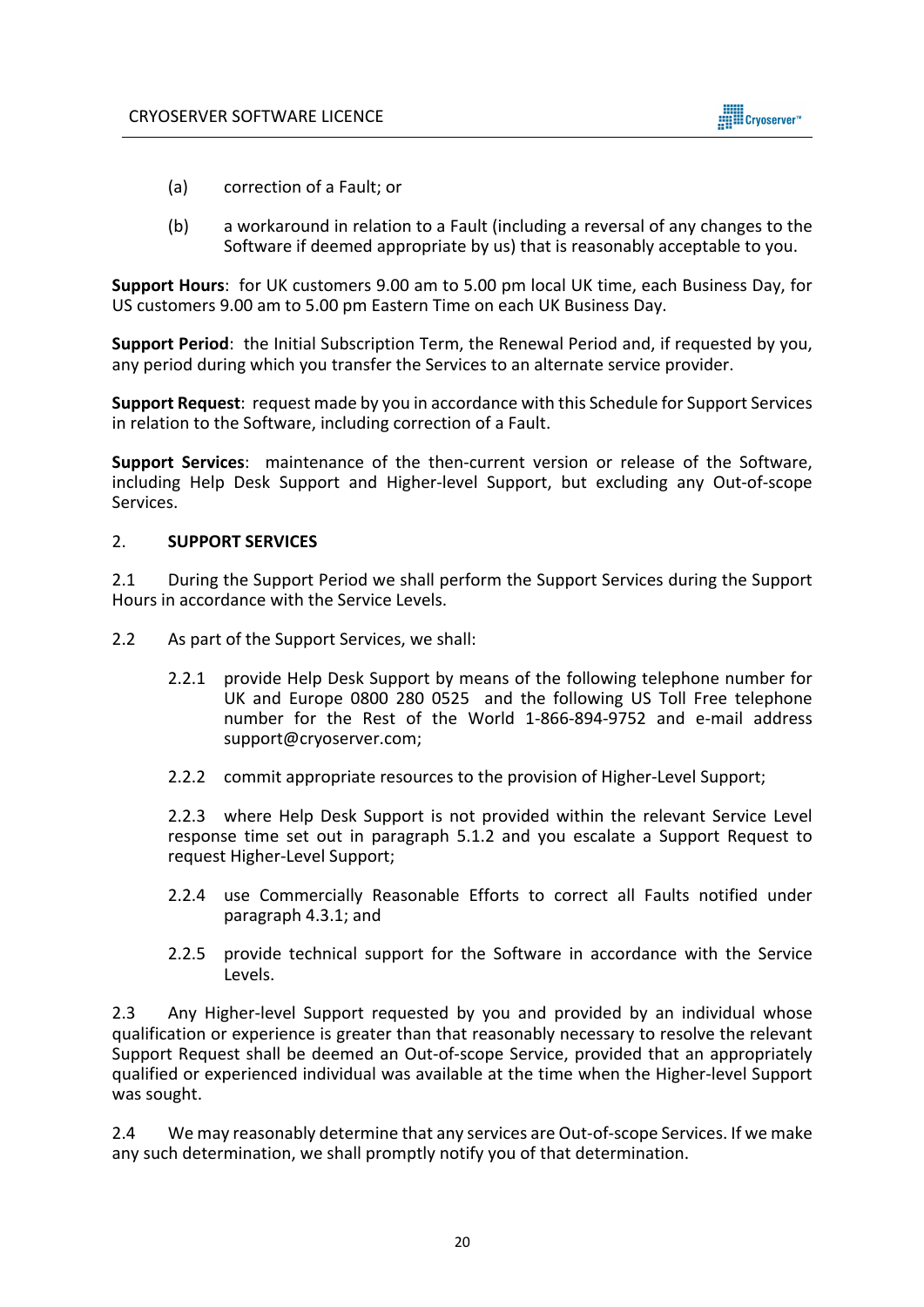2.5 You acknowledge that we are not obliged to provide Out-of-scope Services.

## 3. **FEES**

3.1 The provision of Support Services on a remote, off-site basis (such as over the telephone or by e-mail) is included in the Subscription Fee.

3.2 The provision of Support Services outside the Support Period or at your Site or the provision of Out-of-scope Services shall be charged for at the applicable time and materials rates set out in our price list.

## 4. **SUBMITTING SUPPORT REQUESTS AND ACCESS**

4.1 You may request Support Services by way of a Support Request.

4.2 Each Support Request shall include a description of the problem and the start time of the incident.

- 4.3 You shall provide us with:
	- 4.3.1 prompt notice of any Faults; and
	- 4.3.2 such output and other data, Documentation, information, assistance and (subject to compliance with all Customer's security and encryption requirements notified to us in writing) remote access to your System, as are reasonably necessary to assist us to reproduce operating conditions similar to those present when you detected the relevant Fault and to respond to the relevant Support Request.

4.4 All Support Services shall be provided remotely from our office.

4.5 You acknowledge that, to properly assess and resolve Support Requests, it may be necessary to permit us direct access at your Site, to your System and your files, equipment and personnel.

4.6 You shall provide such access promptly, provided that we comply with all your security requirements and other policies and procedures relating to contractors entering and working on your Site notified to us.

## 5. **SERVICE LEVELS**

- 5.1 We shall:
	- 5.1.1 prioritise all Support Requests based on a reasonable assessment of the severity level of the problem reported; and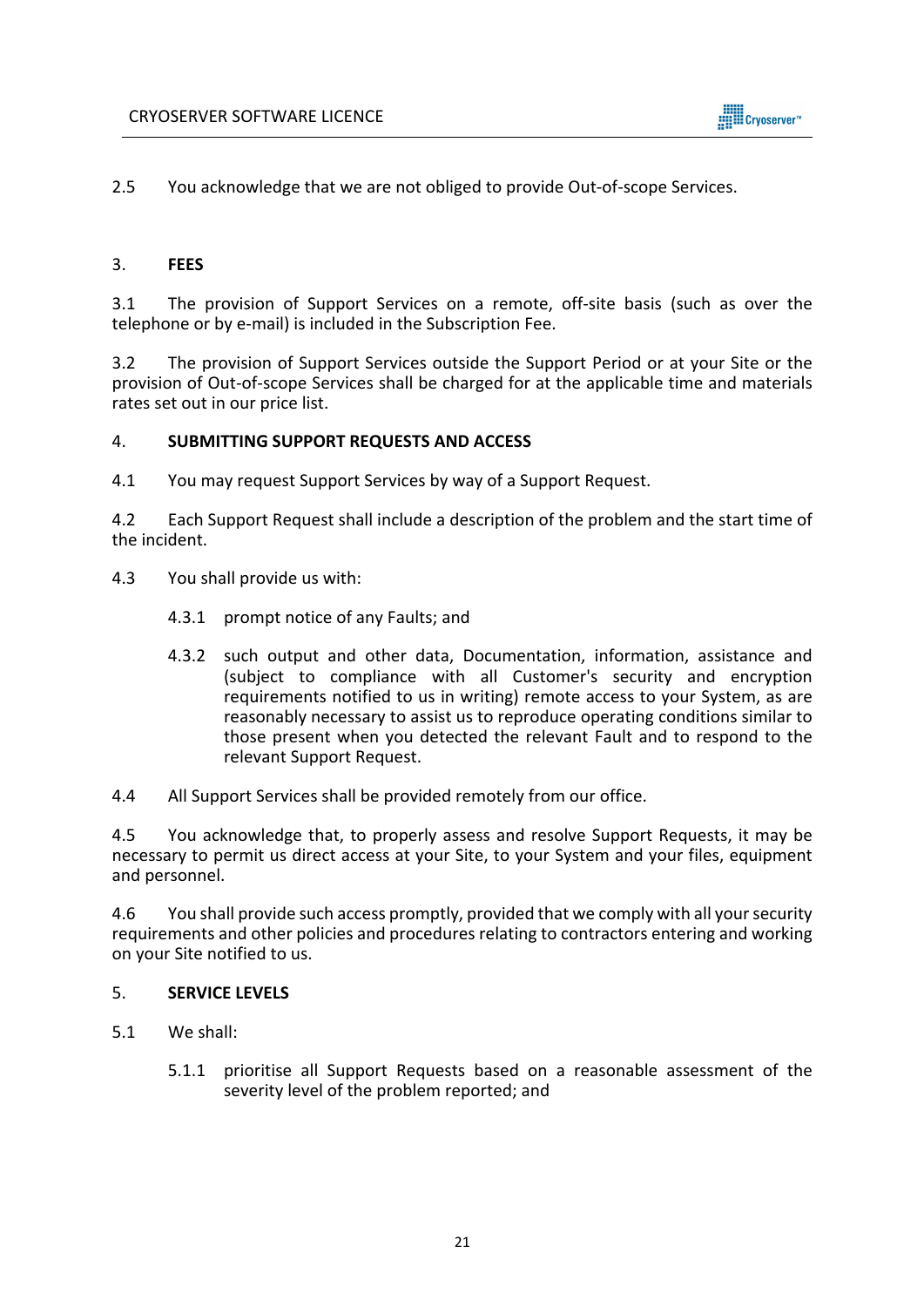5.1.2 use all reasonable endeavours to respond to all Support Requests in accordance with the responses and response times specified in the table set out below:

| <b>Severity</b><br>level of Fault | <b>Definition</b>                                                                                                                                                                     | Target<br><b>Time</b>                                                                    | Response Target Resolution<br><b>Time</b> |
|-----------------------------------|---------------------------------------------------------------------------------------------------------------------------------------------------------------------------------------|------------------------------------------------------------------------------------------|-------------------------------------------|
| $\mathbf{1}$                      | Complete<br>Software.                                                                                                                                                                 | failure of the Less than 2 hours Less than 1 Business<br>within the Support Day<br>Hours |                                           |
| $\overline{2}$                    | Failure of one or more Less than 8 hours Less than 3 Business<br>components of the Software. within the Support                                                                       | <b>Hours</b>                                                                             | Days                                      |
| 3                                 | Failure of a non-critical Less than 1 Business Less than 5 Business<br>function, which has no<br>significant effect on the<br>operation of the Software.                              | Day                                                                                      | Days                                      |
| 4                                 | Any failure that has minimal Less than 2 Business   As Appropriate<br>effect on the Software,   Days<br>requests for information, or<br>requests for enhancements<br>to the Software. |                                                                                          |                                           |

5.2 We shall contact you to confirm when the Support Request has been allocated to an engineer and use reasonable endeavours to meet the target resolution times stated in paragraph 5.1.

5.3 Each of us may, on a case-by-case basis, agree in writing to a reasonable extension of the Service Level response times.

5.4 We shall give you regular updates of the nature and status of its efforts to correct any Fault.

# 6. **OTHER REMEDIES**

If a Solution is not provided within the relevant Service Level response time, the Support Request may be escalated to each of our respective relationship managers identified on the Order Form and then to their respective senior management.

# 7. **SUB-CONTRACTING**